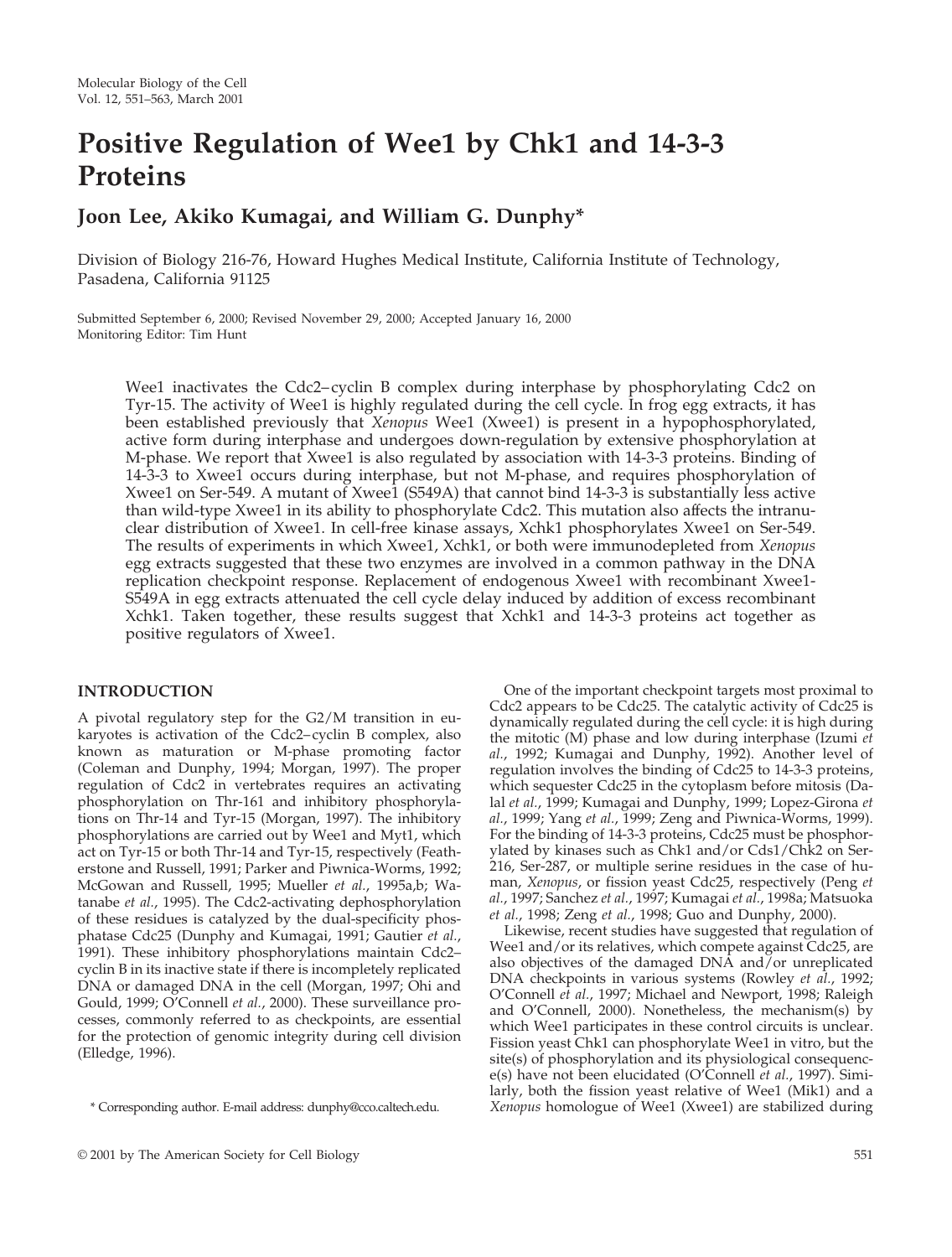DNA checkpoint responses, but the molecular mechanisms underlying these phenomena have not been established (Michael and Newport, 1998; Baber-Furnari *et al.*, 2000). At this time, the most well characterized role of a Wee1 homologue in a checkpoint-related mechanism involves the stabilization of budding yeast Swe1 in response to morphogenetic defects (Lew, 2000).

Our laboratory has been using *Xenopus* egg extracts to study Cdc2 regulatory enzymes and their interaction with factors that are involved in sensing unreplicated or damaged DNA. A *Xenopus* homologue of Chk1 (Xchk1) is required to respond to stalled replication forks induced by replication inhibitors such as aphidicolin (Kumagai *et al.*, 1998a). Moreover, Xchk1 responds to UV light-damaged DNA (Kumagai *et al.*, 1998a). Xchk1 phosphorylates Cdc25 on Ser-287, thereby recruiting 14-3-3 proteins and inhibiting nuclear accumulation of Cdc25 (Kumagai and Dunphy, 1999). However, this process is most probably not the sole mechanism underlying the cell cycle delay in the DNA replication checkpoint response in this system.

In this report, we have assessed the role of Xwee1 in the DNA replication checkpoint in egg extracts. Our strategy has been to ask whether Xchk1 and 14-3-3 proteins, which are both known mediators of this pathway in egg extracts, control the action of Xwee1. Previous studies have indicated that the carboxyl half of mouse Wee1 binds to  $14-3-3\zeta$  and that a Wee $1/14$ -3-3 $\zeta$  complex coimmunoprecipitates with Cdc2 (Honda *et al.*, 1997). Likewise, coexpression of human Wee1 with  $14-3-3\beta$  in baculovirus-infected insect cells results in an increased yield of active Wee1, but the mechanism was not rigorously established (Wang *et al.*, 2000). We find that 14-3-3 proteins bind to Xwee1 in a regulated manner in *Xenopus* egg extracts. This binding increases the kinase activity of Xwee1 and also affects its intranuclear distribution. Phosphorylation of Xwee1 on Ser-549 by Xchk1 is sufficient for the binding of 14-3-3 to Xwee1. In egg extracts, this phosphorylation of Xwee1 appears to be required for regulation of the cell cycle by Xchk1. Overall, these studies suggest that Xchk1 is a positive regulator of Xwee1.

# **MATERIALS AND METHODS**

#### *In Vitro Translation of Xwee1 Proteins*

The entire open reading frame of Xwee1 (Mueller *et al.*, 1995a) was inserted into the *Nde*I and *Bam*HI sites of pET-9a to prepare pET-Xwee1. To produce pET-Xwee1-S549A, two primers (S549A-T, 5'-CACTCGATCGCTAGCCTTCAC; and S549A-B, 5'-GCAGGT-GAAGGCTAGCGATCG) were used for mutagenesis of serine-549 to alanine with Quickchange kit (Stratagene, La Jolla, CA). These plasmids were used as templates for in vitro protein synthesis with the TNT reticulocyte-lysate–coupled transcription and translation system (Promega, Madison, WI). For radiolabeling of Xwee1 with<br><sup>35</sup>S, Trans<sup>35</sup>S-Label (ICN Biomedicals, Irvine, CA) was added to the reaction. For kinase assays, the Xwee1 proteins were synthesized on a large scale (100- $\mu$ l reaction).

#### *Expression of Recombinant Proteins in Insect Cells*

For hexahistidine and glutathione *S*-transferase (GST) double tagging, GST was amplified by polymerase chain reaction (PCR) with pGEX as the template and was inserted into the *Ehe*I and *Nco*I sites of pFastBacHTa (Life Technologies, Gaithersburg, MD) to produce pFastBac-His6-GST (Kumagai and Dunphy, 2000). The following two primers were used to amplify Xwee1 with Pfu DNA polymerase: XW-Bam, 5'-CGGGATCCGCCATGAGGACGGCCATGT-CATGC; and XW-HD2, 5'-CATGGGAAGCTTTTAATACCCTCCG-CAGGTGAAGC. To prepare pFastBac-His6-GST-Xwee1, the 1.7-kb PCR product was cut with *Bam*HI and *Hin*dIII and ligated into pFastBac-His6-GST that had been cut with *Bam*HI and *Hin*dIII. With this template, two primers (XW-NA-5, 5'-GACATCAAGC-CAAGCGCCATATTTATCTGCCG; and XW-NA-3, 5'-CGGCA-GATAAATATGGCGCTTGGCTTGATGTC) were used for substitution of asparagine-342 to alanine, to yield pFastBac-His6-GST-Xwee1-N342A. The PCR product from a reaction with XW-Bam and XW-HD2 as primers and pET-Xwee1-S549A as the template was used to prepare pFastBac-His6-GST-Xwee1-S549A as described above. Baculoviruses were generated with the Bac-to-Bac system (Life Technologies) and used to infect Sf9 insect cells at a density of  $2 \times 10^6$  cells/ml. Recombinant proteins were purified by sequential chromatography on nickel agarose and glutathione agarose. Binding to nickel agarose and elution with imidazole were carried out as described before (Kumagai and Dunphy, 1997). Next, imidazoleeluted proteins were bound to glutathione agarose (Amersham Pharmacia Biotech, Piscataway, NJ) at 4°C for 1 h, washed twice with buffer B (10 mM HEPES-KOH, pH 7.5, 0.5 M NaCl, 5 mM EGTA, and 0.1% NP-40) and twice with HEPES-buffered saline (HBS; 10 mM HEPES-KOH, pH 7.5, 150 mM NaCl). Proteins were eluted with 50 mM glutathione (pH 8.0) in HBS and kept frozen in aliquots at  $-80^{\circ}$ C. All buffers contain 1 mM phenylmethylsulfonyl fluoride. Protein concentrations were determined by SDS-PAGE and Coomassie blue staining with bovine serum albumin as the standard. The net yield of His6-GST-Xwee1-S549A was usually 10-fold lower than that of the corresponding wild-type protein. His6-Xchk1 was prepared as described previously (Kumagai *et al.*, 1998a).

#### *Expression of Recombinant Proteins in Bacteria*

*Escherichia coli* BL21-Codon Plus (DE3)-RIL (Stratagene) was transformed with pET-Xwee1, and the culture was treated with 0.4 mM isopropyl-1-thio-p-galactopyranoside. After 3 h, the expressed His6-Xwee1 proteins were solubilized, purified with nickel agarose beads, and electroeluted from SDS gel as described (Mueller *et al.*, 1995a). DNA fragments encoding wild-type and S549A mutant Xwee1 were produced by PCR with the primers XW-Bam and XW-XH12 (5'-GGGCCCCTCGAGTTAATACCCTCCGCAGGTGAA) and then subcloned into pGEX-4T-3 (Amersham Pharmacia Biotech). The expressed proteins were directly purified with glutathione agarose from the soluble fraction of bacteria and used as substrates in kinase assays. Fragments containing the COOH-terminal 81 amino acids of wild-type and S549A Xwee1 were amplified with the primers XW-N4 (5'-CGCGGATCCGCCAAGAATTCTGTGCTGAGACG) and XW-XH12, cut with *Bam*HI and *Xho*I, and inserted into the pGEX-4T-3 to produce pGEX-Xwee1(475-555) or pGEX-Xwee1(475-555)-S549A, respectively. *E. coli* BL21(DE3)pLysS was transformed with these plasmids. The expressed GST-Xwee1(475-555)-WT and GST-Xwee1(475- 555)-S549A proteins were purified with glutathione agarose as described above.

# *Preparation of Egg Extracts*

*Xenopus* egg extracts were prepared as described (Murray, 1991). Typically, demembranated *Xenopus* sperm nuclei were added to a concentration of  $10^3/\mu$ l extract. Cell cycle progression was initiated by adding  $Ca^{2+}$  to 0.4 mM. For cell cycle arrest, 100  $\mu$ g/ml aphidicolin or 10  $\mu$ g/ml His6-Xchk1 was added to the extracts as indicated (Kumagai *et al.*, 1998a). Cytostatic factor-arrested egg extracts were used as M-phase extracts.

#### *Immunoprecipitation and Immunoblotting*

Bacterially expressed His6-Xwee1 was coupled to CNBr-activated Sepharose 4B (Amersham Pharmacia Biotech) and used for affinity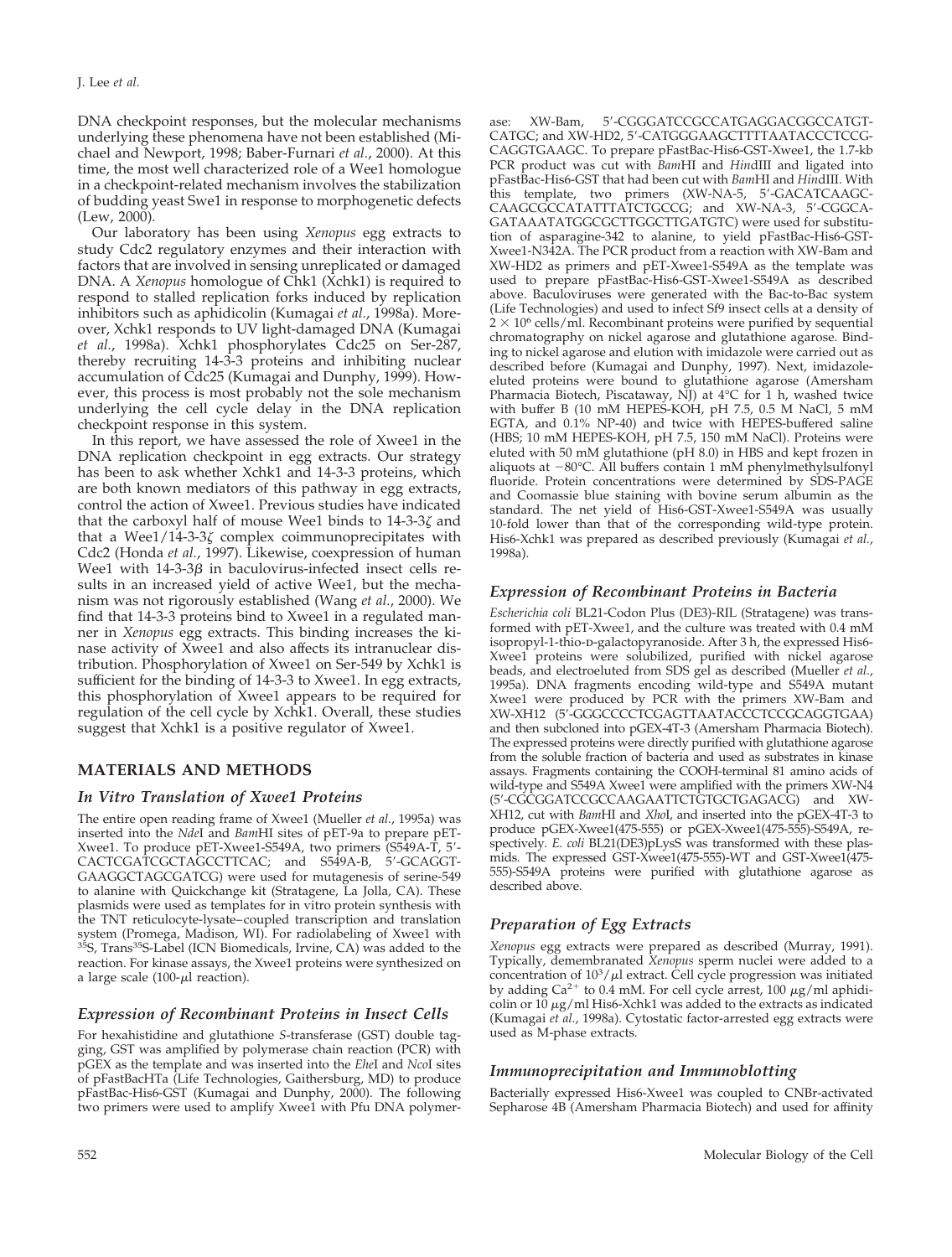purification of anti-Xwee1 antibody as described (Mueller *et al.*, 1995a). Anti-Xchk1 and anti-14-3-3 $\epsilon$  antibodies were purified as described (Kumagai *et al.*, 1998a,b). To detect insect cell 14-3-3 proteins, we used an anti-14-3-3 $\beta$  antibody (K-19) that cross-reacts broadly with 14-3-3 family members (Santa Cruz Biotechnology, Santa Cruz, CA). Egg extracts containing 0.1% NP-40 were incubated with antibody-coated Affiprep Protein-A beads (Bio-Rad, Richmond, CA) at  $4^{\circ}$ C for 1 h. After centrifugation at  $4000 \times g$  for 1 min, the beads were washed twice with immunoprecipitation wash buffer (10 mM HEPES-KOH, pH 7.5, 150 mM NaCl, 20 mM  $\beta$ -glycerolphosphate, and 0.1% NP-40), and twice with either HBS for immunoblotting or kinase wash buffer (20 mM Tris-HCl, pH 7.5, 10 mM MgCl<sub>2</sub>, 20 mM  $\beta$ -glycerolphosphate, and 0.1 mM  $\overline{Na}_3\overline{VO}_4$ ) for kinase assays. For immunoblotting, proteins were transferred to a polyvinylidene difluoride membrane (Millipore, Bedford, MA) and detected with the enhanced chemiluminescence system (Amersham Pharmacia Biotech).

#### *Kinase Assays*

Recombinant or immunopurified Xwee1 was incubated in 20  $\mu$ l of kinase buffer (20 mM Tris-HCl, pH 7.5, 10 mM MgCl<sub>2</sub>, and 1 mM<br>dithiothreitol) containing 5 µCi of [γ-<sup>32</sup>P]ATP and a complex of *Xenopus* Cdc2 (the N133A mutant) and human Δcyclin B1 as the substrate. This substrate was prepared by published procedures (Kumagai and Dunphy, 1997). Xchk1 was assayed as described (Kumagai *et al.*, 1998a). Kinase reactions were carried out for 30 min and terminated with SDS gel sample buffer.

#### *Phosphopeptide Mapping*

Nickel agarose beads (10  $\mu$ l) containing either His6-GST-Xwee1 or its S549A mutant were incubated for 60 min in 100  $\mu$ l of interphase egg extracts containing  $100 \mu\text{g/ml}$  cycloheximide and  $0.5 \text{ mCi}$  of [<sup>32</sup>P]orthophosphate. Beads were washed twice with buffer B and twice with HBS. Labeled proteins were eluted with 150 mM imidazole in HBS and subjected to tryptic phosphopeptide mapping as described (Boyle *et al.*, 1991). For this procedure, pH 1.9 electrophoresis buffer and phospho-chromatography buffer were used.

#### *Immunodepletion of Xwee1 and Xchk1*

M-phase extracts (100  $\mu$ l) were incubated for 40 min at 4°C with 7.5  $\mu$ l of Affiprep Protein-A beads coated with 20  $\mu$ g of anti-Xwee1 antibodies. After removal of the beads by centrifugation at  $4000 \times g$ for 20 s, the extracts were incubated with another batch of antibodycoated beads in the same manner to prepare double-depleted extracts. Xchk1 was depleted as previously described (Kumagai *et al.*, 1998a). For simultaneous depletion of both Xwee1 and Xchk1, beads were coated with both anti-Xwee1 and anti-Xchk1 antibodies. Purified immunoglobulin (IgG) (Zymed Laboratories, San Francisco, CA) was used to produce control, mock-depleted extracts. Two microliters of each egg extract was removed for confirmation of successful depletion of proteins by immunoblotting.

#### *Binding of His6-14-3-3*<sup>e</sup> *to GST-Xwee1 Peptides*

Glutathione agarose (5  $\mu$ l) containing GST-Xwee1 peptides was rotated in 50  $\mu$ l of kinase buffer supplied with 1 mM ATP and 1  $\mu$ g of either wild-type or kinase-dead His6-Xchk1 at 23°C. After 30 min, 800 ng of His6–14-3-3<sup>e</sup> (Kumagai *et al.*, 1998b) and 0.5% NP-40 were added. The mixture was then rotated at 4°C for an additional 1 h. The beads were washed four times with buffer B and four times with HBS. Proteins were eluted with 50 mM glutathione (pH 8.0) and characterized by immunoblotting.

#### *Transfection of GFP-Xwee1 into XTC Cells*

The coding sequence for kinase-dead Xwee1 from pFastBac-His6- GST-Xwee1-N342A was isolated by cutting with *Bam*HI and *Hin*dIII and subcloned into pEGFP-C1 (Clontech Laboratories, Palo Alto, CA) that had been digested with *Bgl*II and *Hin*dIII to yield pGFP-Xwee1-N342A. Serine-549 was changed into alanine with primers S549A-T and S549A-B (see above) to produce pGFP-Xwee1-N342A-S549A. Vectors for expression of the Myc peptide (control) or Myctagged *Xenopus* 14-3-3<sup>e</sup> were described previously (Kumagai and Dunphy, 1999). XTC cells were transfected using the FuGENE 6 reagent (Boehringer-Mannheim, Indianapolis, IN) according to the manufacturer's protocol. After 18 h at 27°C, the cells were stained with 4'6-diamidino-2-phenylindole (DAPI, 10  $\mu$ g/ml) (Sigma, St. Louis, MO) and fixed with 3% *p*-formaldehyde in phosphate-buffered saline.

#### *Activation of Xwee1 In Vitro with 14-3-3 Proteins*

His6-GST-Xwee1 isolated from Sf9 insect cells and immobilized on glutathione agarose was washed once with 0.4% Empigen-BB in buffer B to remove the insect 14-3-3 proteins (Thorson *et al.*, 1998) and washed again three times with HBS. The beads were incubated for 2 h at  $4^{\circ}$ C in 50  $\mu$ l of kinase buffer (lacking ATP but containing 0.5% NP-40) in the presence or absence of 800 ng of His6–14-3-3 $\epsilon$ . The beads were washed twice with buffer B and twice with HBS. Proteins were eluted with 50 mM glutathione and assayed for kinase activity.

Endogenous Xwee1 from interphase egg extracts was immunoprecipitated with anti-Xwee1 antibodies, washed with 0.4% Empigen-BB, incubated in the presence or absence of His6-14-3-3<sup>e</sup> and assayed for kinase activity. In the case of Xwee1 from M-phase extracts, immunoprecipitated Xwee1 was washed again with phosphatase buffer (40 mM Tris-HCl, pH 7.5, 40 mM NaCl, 0.1 mM EDTA, 0.5 mM  $MgCl<sub>2</sub>$ , 0.5 mM  $MnCl<sub>2</sub>$ , 0.5 mM  $CaCl<sub>2</sub>$ , 0.1% Triton X-100, and 1 mg/ml bovine serum albumin). Next, Xwee1 was treated for 1 h at 23°C in the presence or absence of 1 unit of protein phosphatase 2A (PP2A) (Upstate Biotechnology, Lake Placid, NY) in  $100 \mu l$  of phosphatase buffer containing 1 mM dithiothreitol. To inhibit the PP2A at the end of the reaction, okadaic acid was added to  $5 \mu$ M. The beads were washed three times with immunoprecipitation wash buffer and twice with kinase wash buffer. Then, the beads were incubated for 30 min at 23°C in kinase buffer containing 1 mM ATP in the presence or absence of His6-Xchk1. Next, His6- 14-3-3 $\epsilon$  (800 ng) was added and the incubation was continued for an additional 2 h at 4°C. After washing as described above, the beads were assayed for kinase activity. The samples were separated by SDS-PAGE, and transferred to a polyvinylidene difluoride membrane for either quantitation of radioactivity with a PhosphorImager (Molecular Dynamics, Sunnyvale, CA) or for immunoblotting.

#### **RESULTS**

#### *Xwee1 Binds to 14-3-3 Proteins in a Cell Cycleregulated Manner*

To identify Xwee1-associated proteins, we prepared a recombinant version of Xwee1 containing both the His6 and GST tags at its NH<sub>2</sub>-terminal end (hereafter referred to as His6-GST-Xwee1). As shown in Figure 1A (top, lane 1), by using sequential chromatography on nickel and glutathione agarose, we were able to obtain highly purified His6-GST-Xwee1 from baculovirus-infected insect cells. However, the preparation did contain two additional prominent bands (28–35 kDa) that could not be removed by washing in 1 M NaCl or 1% NP-40. From their sizes and the precedent that mouse Wee1 binds to 14-3-3 proteins (Honda *et al.*, 1997), we suspected that these bands corresponded to 14-3-3 proteins. To test this possibility directly, the proteins were subjected to immunoblotting with an anti-14-3-3 $\beta$  antibody that crossreacts with most 14-3-3 family members (see MATERIALS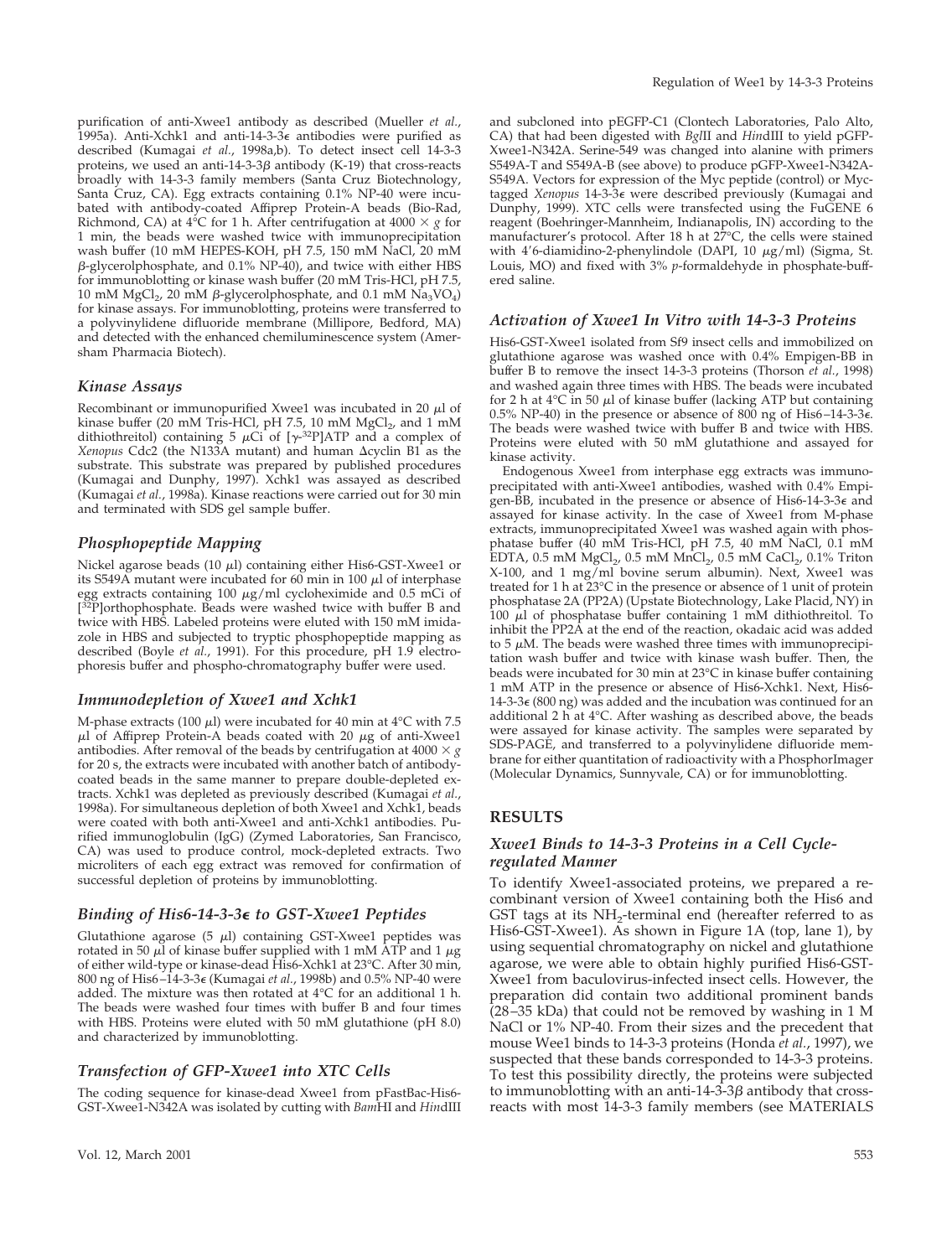

**Figure 1.** Xwee1 binds to 14-3-3 proteins in a regulated manner. (A) His6-GST-Xwee1-WT (lane 1) and His6-GST-Xwee1-S549A (lane 2) were purified from Sf9 insect cells as described in MATERIALS AND METHODS and subjected to silver staining (top) or immunoblotting with a broadly cross-reactive anti-14-3-3 $\beta$  antibody (bottom). (B) Binding of 14-3-3 to Xwee1 requires Ser-549 and is cell cycle-dependent. 35S-Labeled Xwee1 (top) and Xwee1-S549A (bottom) were incubated for 60 min in interphase (I) (lanes 1, 3, and 5) or M-phase (M) (lanes 2, 4, and 6) *Xenopus* egg extracts. The extracts were analyzed directly by SDS-PAGE (lanes 1 and 2) or immunoprecipitated with either anti-14-3-3<sup>e</sup> antibodies (lanes 3 and 4) or control antibodies (lanes 5 and 6). (C) Binding of endogenous Xwee1 in egg extracts to 14-3-3 is also cell cycle-regulated. Immunoprecipitates from 100  $\mu$ l of interphase (lanes 1 and 3) or M-phase (lanes 2 and 4) extracts prepared with either control (lanes 1 and 2) or anti-14-3-3<sup>e</sup> antibodies (lanes 3 and 4) were immunoblotted with anti-Xwee1 antibodies (top) or anti-14-3-3<sup>e</sup> antibodies (bottom). Egg extracts  $(2 \mu l)$  in interphase (lane 5) or M-phase (lane 6) were immunoblotted for comparison. (D) The COOH-terminal sequences of Wee1 proteins from *Xenopus* (Xe), human (Hu), and mouse (Mm) were aligned and compared with the 14-3-3 binding site in *Xenopus* Cdc25 (Mueller *et al.*, 1995a; Honda *et al.*, 1997; Kumagai *et al.*, 1998b; Wang *et al.*, 2000). The critical arginine (R) and serine (S) residues from the 14-3-3 binding consensus site are underlined (Yaffe *et al.*, 1997).

AND METHODS). Both proteins were recognized by this anti-14-3-3 antibody, though the smaller one typically reacted much more strongly (Figure 1A, bottom).

Previously, we identified the  $\epsilon$  and  $\zeta$  forms of *Xenopus* 14-3-3 as Cdc25 binding proteins in *Xenopus* egg extracts. To assess whether Xwee1 is associated with 14-3-3 proteins in this system, we incubated the His6-GST-Xwee1 (immobilized on nickel beads) in *Xenopus* egg extracts for 1 h. Next, we recovered the beads, eluted the bound proteins with imidazole, and performed immunoblotting with either anti-14-3-3 $\epsilon$  or anti-14-3-3 $\zeta$  antibodies (neither of which crossreacts with insect cell 14-3-3). By this analysis, we found that both *Xenopus* 14-3-3<sup>e</sup> and 14-3-3z are associated with His6- GST-Xwee1 in egg extracts (our unpublished results).

The activity of Xwee1 is highly regulated during the cell cycle. In particular, it exists in an active, hypophosphorylated form during interphase but becomes hyperphosphorylated and loses activity at M-phase (Mueller *et al.*, 1995a; Figure 1B, lanes 1 and 2). To ask whether the interaction between Xwee1 and 14-3-3 is similarly cell cycle-dependent, we added <sup>35</sup>S-labeled Xwee1 to either interphase or M-phase egg extracts and subsequently performed immunoprecipitation with anti-14-3-3 $\epsilon$  antibodies. Significantly, the binding of Xwee1 to 14-3-3 could be detected readily during interphase, but was strongly reduced at M-phase (Figure 1B, top, lanes 3–6). Furthermore, we showed by immunoprecipitation with anti-14-3-3 $\epsilon$  antibodies that the binding of endogenous Xwee1 to 14-3-3 in egg extracts is regulated in the same manner (Figure 1C).

In Xwee1, there are three serines (Ser-62, Ser-275, and Ser-549) that reside in regions that contain the RXXS sequence from the consensus motif for binding to 14-3-3 proteins, though none is a perfect match to this motif (Muslin *et al.*, 1996; Yaffe *et al.*, 1997; Thorson *et al.*, 1998). We mutated each of these serines to alanine individually and then assessed the binding of the respective <sup>35</sup>S-labeled mutant Wee1 proteins to 14-3-3. As shown in Figure 1B (bottom), the Xwee1-S549A mutant was deficient for binding to 14-3-3, whereas the other two mutants did not show a significant loss of 14-3-3 binding (our unpublished results). Consistent with this observation, the mutant His6-GST-Xwee1-S549A protein purified from Sf9 insect cells was devoid of insect 14-3-3 proteins (Figure 1A, lane 2). This 14-3-3 binding site is well conserved in COOH-terminal end of human and mouse Wee1 (Figure 1D), but not Wee1 from *Schizosaccharomyces pombe*.

#### *Chk1 Can Phosphorylate Xwee1 and Mediate the Binding of 14-3-3 Proteins*

Chk1 and Cds1 have been identified in various organisms as kinases that phosphorylate Cdc25 on one or more serines, thereby mediating the binding of 14-3-3 proteins (Peng *et al.*, 1997; Kumagai *et al.*, 1998b; Matsuoka *et al.*, 1998; Zeng *et al.*, 1998; Blasina *et al.*, 1999; Brown *et al.*, 1999). First, we performed in vitro kinase assays to assess whether Xwee1 could serve as a substrate for Xchk1. For this purpose, we prepared bacterially expressed, full-length Xwee1 fused to GST. We used this substrate to minimize background phosphorylation of Xwee1 due to contaminating kinase activities and autophosphorylation of Xwee1 (bacterially expressed GST-Xwee1 is catalytically inactive). As shown in Figure 2A (lane 1), wild-type GST-Xwee1 was phosphorylated well by recombinant His6-Xchk1. In contrast, the S549A mutant of GST-Xwee1 was weakly phosphorylated by His6-Xchk1 (Figure 2A, lane 2), suggesting that Ser-549 is the major in vitro phosphorylation site. In control assays with kinaseinactive His6-Xchk1-N135A protein, there was no phosphorylation of GST-Xwee1 (Figure 2A, lanes 3 and 4).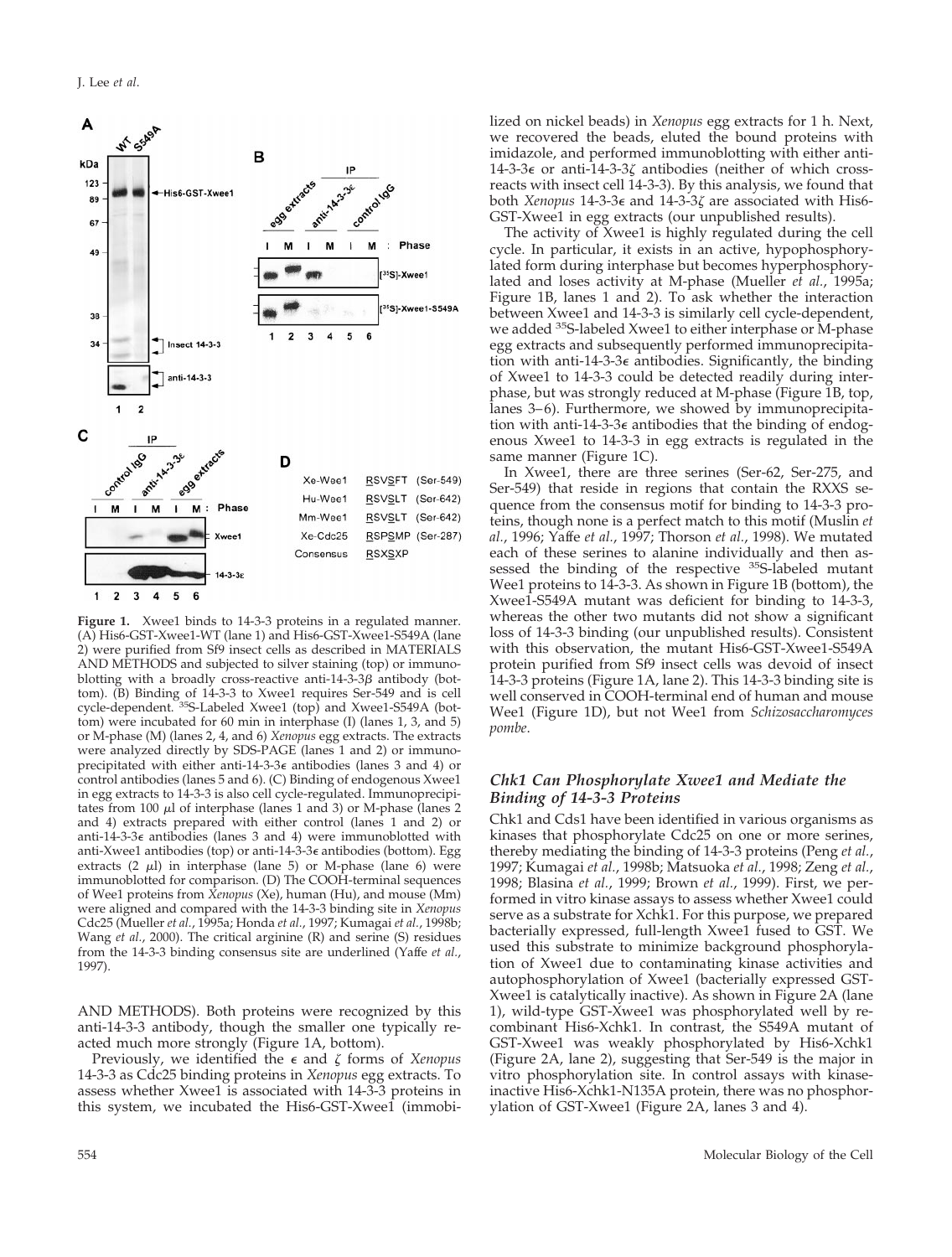**Figure 2.** Phosphorylation of Ser-549 on Xwee1 by Xchk1 mediates the binding of 14-3-3 proteins. (A) His6-Xchk1 phosphorylates full-length Xwee1 on Ser-549. Bacterially expressed GST-Xwee1-WT (lanes 1 and 3) and GST-Xwee1- S549A (lanes 2 and 4) were incubated with wildtype His6-Xchk1 (lanes 1 and 2) or kinaseinactive His6-Xchk1-N135A (lanes 3 and 4). The kinase reactions were subjected to SDS-PAGE and analyzed by autoradiography (top) and Coomassie blue staining (bottom). (B) His6-Xchk1 phosphorylates a C-terminal peptide derived from Xwee1. Bacterially expressed GST-Cdc25(254-316)-WT (lane 1), GST-Xwee1(475- 555)-WT (lanes 2 and 4), and GST-Xwee1(475- 555)-S549A (lanes 3 and 5) were incubated with His6-Xchk1 (lanes 1–3) or His6-Xchk1-N135A (lanes 4 and 5). The kinase reactions were processed as in A. (C) Interphase egg extracts were subjected to immunoprecipitation with control antibodies (lane 1) or anti-Xchk1 antibodies (lane 2). The resulting immunoprecipitates were assayed for kinase activity toward GST-Xwee1(475-555)-WT (top) or GST-Cdc25(254- 316)-WT (bottom). The kinase reactions were then processed for SDS-PAGE and autoradiography. (D) Ser-549 is a physiological site of phosphorylation in interphase *Xenopus* egg extracts. His6-GST-Xwee1 (left) and His6-GST-Xwee1- S549A (right) were labeled with 32P and subjected to two-dimensional tryptic phosphopeptide mapping as described in MATERIALS AND METHODS. The position of the radioactive spot that is missing from the map of the S549A mutant is marked with an arrow. The mobility of this phosphopeptide was confirmed by mixing



the tryptic digests of the wild-type and S549A proteins. The origin is indicated by a dot in the lower left-hand corner. (E) GST-Xwee1(475- 555)-WT (lanes 1–3) and GST-Xwee1(475-555)-S549A (lane 4), both of which were immobilized on glutathione agarose, were treated with no kinase (lane 1), wild-type His6-Xchk1 (lanes 2 and 4), or His6-Xchk1-N135A (lane 3) in the presence of ATP. Next, His6–14-3-3<sup>e</sup> was added to all four incubations. After extensive washing, bound proteins were eluted with 50 mM glutathione, and the eluates were analyzed by immunoblotting with anti-Xwee1 (top) or anti-14-3-3<sup>e</sup> (bottom) antibodies.

Because only a small fraction of full-length GST-Xwee1 is soluble in bacteria, we investigated whether a GST fusion protein containing the COOH-terminal 81 amino acids of Xwee1, GST-Xwee1(475-555)-WT, would be a more convenient substrate. For comparison, we used the GST-Cdc25(254-316)-WT protein, which contains the 14-3-3 binding site of *Xenopus* Cdc25 and is an excellent substrate for Xchk1. We observed that soluble GST-Xwee1(475-555)-WT was expressed at high levels in bacteria and was phosphorylated by His6-Xchk1 nearly as well as GST-Cdc25(254- 316)-WT (Figure 2B, lanes 1 and 2). The S549A mutant of GST-Xwee1(475–555) was not phosphorylated under these conditions (Figure 2B, lane 3). Furthermore, both GST fusion proteins derived from Xwee1 and Cdc25, respectively, were phosphorylated by anti-Xchk1 immunoprecipitates from interphase *Xenopus* egg extracts (Figure 2C), indicating that endogenous and recombinant Xchk1 have similar properties.

To evaluate whether Ser-549 is a site of phosphorylation on Xwee1 in *Xenopus* egg extracts, we performed tryptic phosphopeptide mapping studies. For this experiment, we incubated the His6-GST-Xwee1-WT or His6-GST-Xwee1- S549A protein (immobilized on nickel agarose) in interphase egg extracts containing [32P]orthophosphate. Both proteins

were reisolated, digested with trypsin, and the resulting peptides were separated by two-dimensional electrophoresis and thin-layer chromatography (Figure 2D). We found that a single <sup>32</sup>P-labeled tryptic phosphopeptide was missing from the map of the S549A mutant (see arrow), indicating that Ser-549 is a site of phosphorylation in egg extracts.

Another issue to be addressed is whether phosphorylation of Ser-549 in Xwee1 is sufficient for 14-3-3 binding. For this experiment, we incubated wild-type or S549A GST-Xwee1(475-555), both of which were immobilized on glutathione agarose, with wild-type His6-Xchk1 or the kinaseinactive His6-Xchk1-N135A protein. Then, we added recombinant His6–14-3-3<sup>e</sup> protein to the reactions. After subjecting the incubations to SDS-PAGE and immunoblotting with anti-14-3-3<sup>e</sup> antibodies, we found that both Ser-549 and active Xchk1 are required for the binding of 14-3-3 to GST-Xwee1(475–555) (Figure 2E).

### *Binding of 14-3-3 Affects the Intranuclear Distribution of Xwee1*

Spatial regulation has been established as an important feature of cell cycle regulation. For example, a number of studies have demonstrated that 14-3-3 proteins help to se-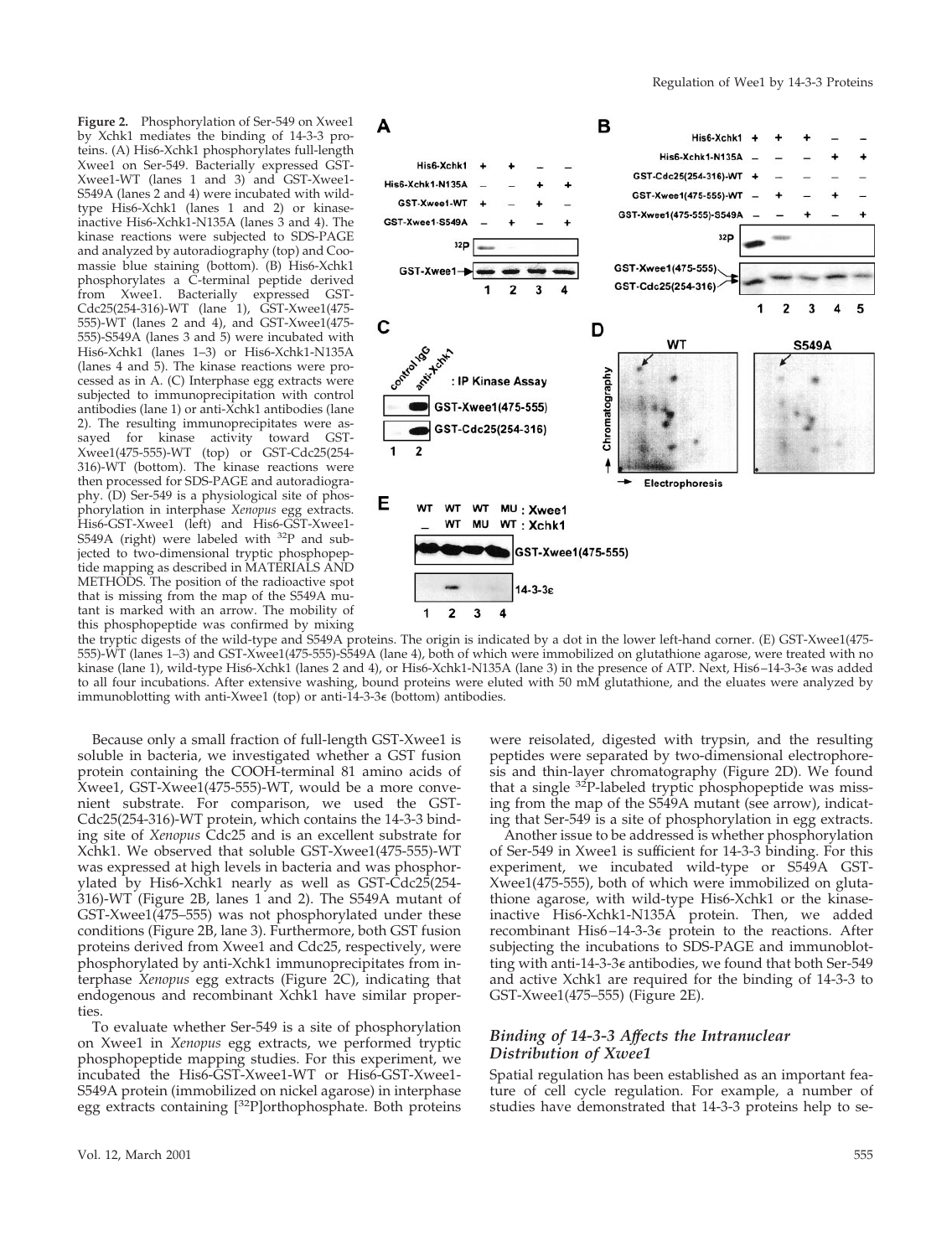

**Figure 3.** Role of 14-3-3 binding in the nuclear distribution of Xwee1. A plasmid encoding GFP-Xwee1-N342A (top) or GFP-Xwee1-N342A-S549A (bottom) was transfected into XTC cells along with a plasmid encoding the Myc peptide alone (left) or Myc-14-3-3 $\epsilon$ (right). The N342A and S549A mutations abolish kinase activity and 14-3-3 binding, respectively. The signal from GFP or DAPI was observed by fluorescence microscopy. The arrowhead in the top panel on the right indicates condensed chromosomes from a mitotic cell. Typically, we did not observe a GFP signal from mitotic cells.

quester Cdc25 in the cytoplasm during interphase (Kumagai and Dunphy, 1999; Lopez-Girona *et al.*, 1999; Yang *et al.*, 1999; Zeng and Piwnica-Worms, 1999). To investigate the possibility that 14-3-3 proteins affect the intracellular localization of Wee1, we prepared various green fluorescent protein (GFP)-tagged versions of Xwee1 that could be expressed in *Xenopus* tissue culture (XTC) cells. For these experiments, we used a kinase-dead version of Xwee1 (the N342A mutant) to avoid deleterious effects in the transfected cells due to overexpression of active Wee1, a cell cycle inhibitory kinase. As shown in Figure 3, when the GFP-Xwee1-N342A protein was expressed, most of the signal  $(>\!\!80\%)$  was detected in nuclei, which were stained with DAPI. This was to be expected on the basis of reports that Wee1 is a nuclear protein (McGowan and Russell, 1995; Aligue *et al.*, 1997; Murakami and Vande Woude, 1998). Interestingly, however, a portion of the nuclear GFP-Xwee1-N342A protein was present in punctate structures within the nucleus. Previously, our laboratory observed that the supply of 14-3-3 is limiting in XTC cells transfected with GFP-tagged Cdc25 (Kumagai and Dunphy, 1999). For this reason, we also expressed GFP-Xwee1-N342A in cells cotransfected with a vector encoding either Myc-14-3-3 $\epsilon$  or the Myc tag only. Coexpression with Myc-14-3-3 $\epsilon$ , but not the Myc tag alone, resulted in an even dispersion of Xwee1 throughout the nuclear interior. In contrast, the corresponding mutant of GFP-tagged Xwee1 that cannot bind 14-3-3 proteins (GFP-Xwee1-N432A-S549A) was present in a distinctly punctate

distribution in both the presence and absence of Myc-14-3- 3e. These data suggest that binding of 14-3-3 proteins helps to keep Xwee1 evenly distributed throughout the nuclear interior.

#### *Binding of 14-3-3 Stimulates the Kinase Activity of Xwee1 against Cdc2*

Next, we investigated whether binding of 14-3-3 would affect other functional properties of Xwee1. Toward this end, we compared the kinase activities of His6-GST-Xwee1-S549A and wild-type His6-GST-Xwee1, the latter of which is quantitatively associated with insect cell 14-3-3 proteins (Figure 1A). Significantly, as shown in Figure 4A, the S549A mutant was considerably less active  $(\sim 5$ -fold) than wild-type His6-GST-Xwee1 in its ability to phosphorylate the Cdc2 subunit of a recombinant Cdc2–cyclin B complex. By contrast, the autophosphorylation activities of His6-GST-Xwee1-WT and His6- GST-Xwee1-S549A were essentially identical, suggesting that 14-3-3 binding does not stimulate the intrinsic catalytic activity of Xwee1 but instead affects in some manner its ability to recognize Cdc2 properly (Figure 4A). We obtained similar results with recombinant Xwee1 proteins that were produced by in vitro translation in reticulocyte lysates, immunoprecipitated with anti-Xwee1 antibodies, and assayed for phosphorylation of Cdc2 (Figure 4B).

To pursue these findings further, we attempted to strip 14-3-3 proteins from wild-type Xwee1 and then examine the consequences for its kinase activity. It has been reported that the zwitterionic detergent Empigen can be used to dislodge 14-3-3 proteins from the kinase Raf (Thorson *et al.*, 1998). In pilot experiments, we found that 0.4% Empigen could remove 14-3-3 proteins from Xwee1 quantitatively (our unpublished results). As depicted in Figure 4C, the removal of 14-3-3 from wild-type His6-GST-Xwee1 by treatment with Empigen resulted in a drop of its kinase activity to the level of the S549A mutant. Importantly, readdition of recombinant His6-14-3-3€ to wild-type, Empigen-treated Xwee1 restored its kinase activity to  $\sim$ 50% of the initial level. We believe that this partial restoration may be explained by the fact that Empigen is somewhat deleterious to Xwee1 (e.g., a higher concentration of this detergent, such as 1%, results in inactivation of Xwee1). It is important to note that incubation of Empigen-treated Xwee1 with His6-Xchk1 alone did not affect its activity (our unpublished results). Taken together, these observations indicate that phosphorylation of Ser-549 is not sufficient for activation of Xwee1. Instead, the binding of 14-3-3 to Xwee1 that is phosphorylated on Ser-549 seems most critical. We obtained similar results with endogenous Xwee1 that had been immunoprecipitated from interphase egg extracts. In particular, the kinase activity of interphase Xwee1 that had been treated with 0.4% Empigen was strongly stimulated by the addition of recombinant His6–  $14-3-3\epsilon$  (Figure 4D).

In previous studies, our laboratory reported that Xwee1 is inactivated by extensive phosphorylation at M-phase (Mueller *et al.*, 1995a). Therefore, we carried out experiments to assess the respective contributions of inhibitory M-phase phosphorylation and 14-3-3 binding to the regulation of Xwee1 in the *Xenopus* system. For this purpose, we immunoprecipitated interphase (hypophosphorylated) and M-phase (hyperphosphorylated) Xwee1 from *Xenopus* egg extracts. Consistent with previous results, interphase Wee1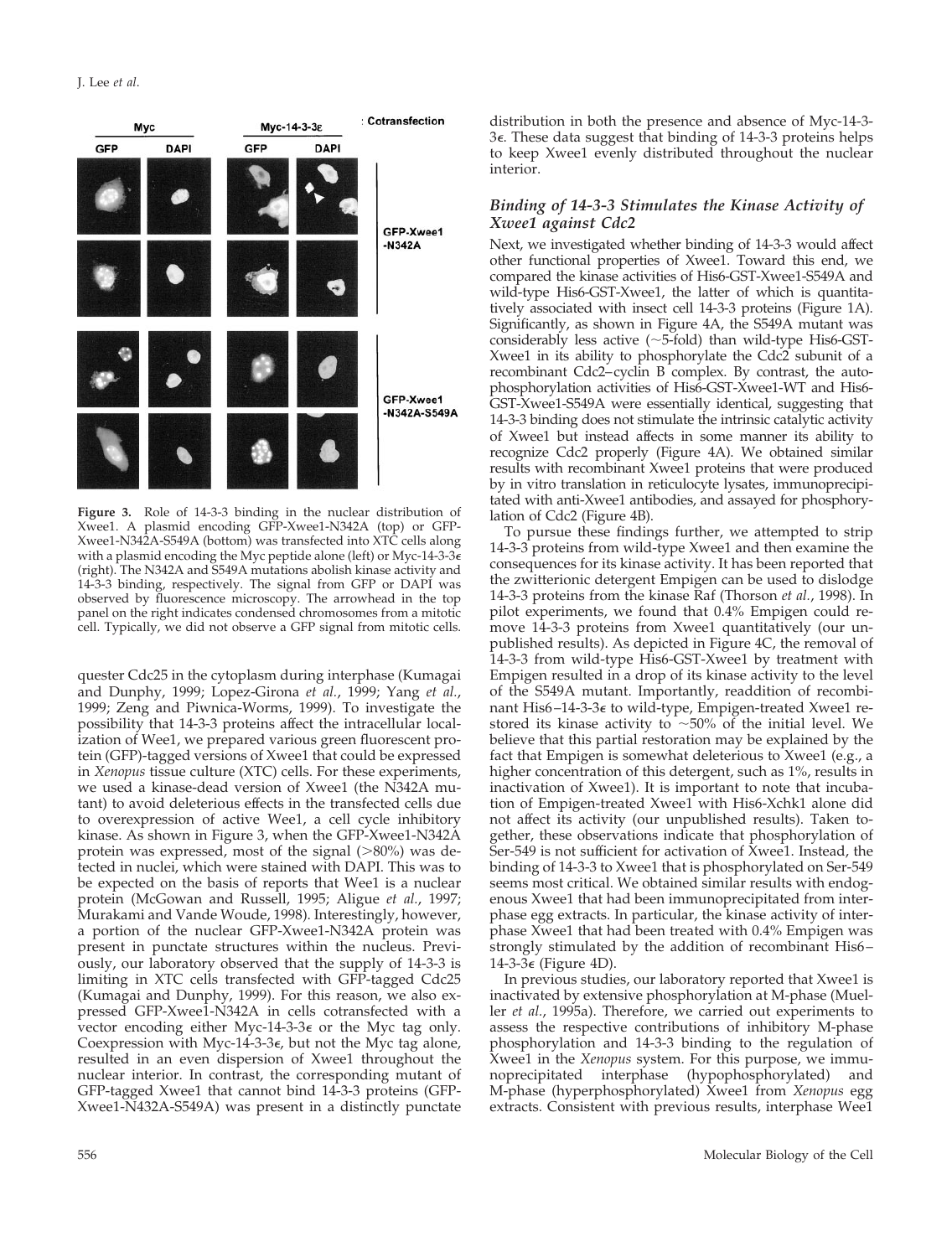**Figure 4.** Binding of 14-3-3 proteins to Xwee1 increases its kinase activity toward Cdc2. (A) Baculovirus-expressed wild-type (WT) (lane 1) and S549A (lane 2) His6-GST-Xwee1 were assayed for kinase activity toward a recombinant, kinase-inactive Cdc2–cyclin B complex (see MA-TERIALS AND METHODS). The kinase reactions were subjected to SDS-PAGE and autoradiography to detect incorporation of 32P into Cdc2. (B) Reticulocyte lysates containing no expressed Xwee1 (lane 1), Xwee1-WT (lane 2), or Xwee1-S549A (lane 3) were immunoprecipitated with anti-Xwee1 antibodies. The immunoprecipitates were incubated with a recombinant Cdc2–cyclin B complex (lanes 1–3) in the presence of [32P]ATP. Lane 4 depicts a control in which Cdc2–cyclin B was incubated without any anti-Xwee1 immunoprecipitate. The incubations were subjected to SDS-PAGE and analyzed by both autoradiography (left) and immunoblotting with a mixture of anti-Xwee1 and anti-Cdc2 antibodies (right). (C) Removal and rebinding of 14-3-3 reversibly affects the kinase activity of Xwee1. His6-GST-Xwee1-WT and His6-GST-Xwee1-S549A (as indicated) were incubated in the absence  $(-)$  or presence  $(+)$  of 0.4% Empigen-BB (a detergent that removes 14-3-3 proteins from Xwee1). After washing, the samples were incubated in the absence  $(-)$  or presence  $(+)$  of His6–14-3-3e. Finally, the samples were mixed with a recombinant Cdc2–cyclin B complex. The kinase reactions were terminated after 2 min (lane 1), 5 min (lane 2), or 10 min (lane 3) and processed for SDS-PAGE and autoradiography to detect phosphorylation of Cdc2 (left). The right panel depicts quantitation of the data. Symbols: wild-type Xwee1 (1); S549A mutant Xwee1  $(\Box)$ ; Empigen-treated, wild-type Xwee1 that was incubated further in the absence  $(\triangle)$  or presence of His6-14-3-3 $\epsilon$  ( $\bullet$ ). (D) Endogenous Xwee1 from interphase *Xenopus* egg extracts was immunoprecipitated with anti-Xwee1 antibodies, treated with Empigen-BB, washed, incubated in the absence (lane 1) or presence (lane 2) of His6–  $14-3-3\epsilon$ , and assayed for Cdc2-specific kinase activity. The samples were subjected to SDS-PAGE



and processed for immunoblotting with anti-Xwee1 antibodies (top), immunoblotting with anti-14-3-3<sup>e</sup> antibodies (middle), or autoradiography to detect phosphorylation of Cdc2 (bottom). (E) Respective contributions of M-phase phosphorylation and Xchk1/14-3-3 to the regulation of Xwee1 during the cell cycle. Endogenous Xwee1 was immunoprecipitated with anti-Xwee1 antibodies from M-phase (lanes 1–4) or interphase (lane 5) egg extracts. The immunoprecipitates were treated in the presence (lanes 2–4) or absence (lanes 1 and 5) of PP2A. Subsequently, the samples were incubated with (lanes 3 and 4) or without (lanes 1, 2, and 5) His6-Xchk1. Next, His6–14-3-3<sup>e</sup> (lane 4) was added to one incubation. Finally, a recombinant Cdc2–cyclin B complex and [32P]ATP were added. The kinase reaction samples were subjected to SDS-PAGE and processed for immunoblotting with anti-Xwee1 (top) or anti-14-3-3<sup>e</sup> (middle) antibodies or for autoradiography to detect phosphorylation of Cdc2 (bottom). Kinase activity toward Cdc2 was quantitated and normalized to lane 1: lane 2 (3.6-fold), lane 3 (3.4-fold), lane 4 (5.5 fold), and lane 5 (3.5-fold). The bars to the left of top panel denote the various forms of Xwee1 with different electrophoretic mobilities.

was more active than M-phase Wee1, and treatment of Mphase Xwee1 with PP2A resulted in stimulation of Xwee1 associated kinase activity (Figure 4E). Next, we incubated the PP2A-treated Xwee1 either with His6-Xchk1 alone or with both His6-Xchk1 and His6–14-3-3e. Subsequently, we assayed kinase activity toward Cdc2 (Figure 4E). We observed that treatment with His6-Xchk1 alone had a negligible effect on Xwee1 activity. However, treatment of Xwee1 with both His6-Xchk1 and His6–14-3-3<sup>e</sup> resulted in a large increase ( $\sim$ 5-fold) in the activity of Xwee1 against Cdc2. Collectively, these findings indicate that Xwee1 is most active during interphase when it can bind to 14-3-3 proteins. At M-phase, the dissociation of 14-3-3 leads to a substantial decrease in the activity of Xwee1, whereas M-phase phosphorylation of Xwee1 results in a further reduction in its ability to phosphorylate Cdc2.

# *Binding of 14-3-3 Affects the Biological Properties of Xwee1 in* **Xenopus** *Egg Extracts*

In view of the finding that binding of 14-3-3 proteins affects both the kinase activity and intranuclear localization of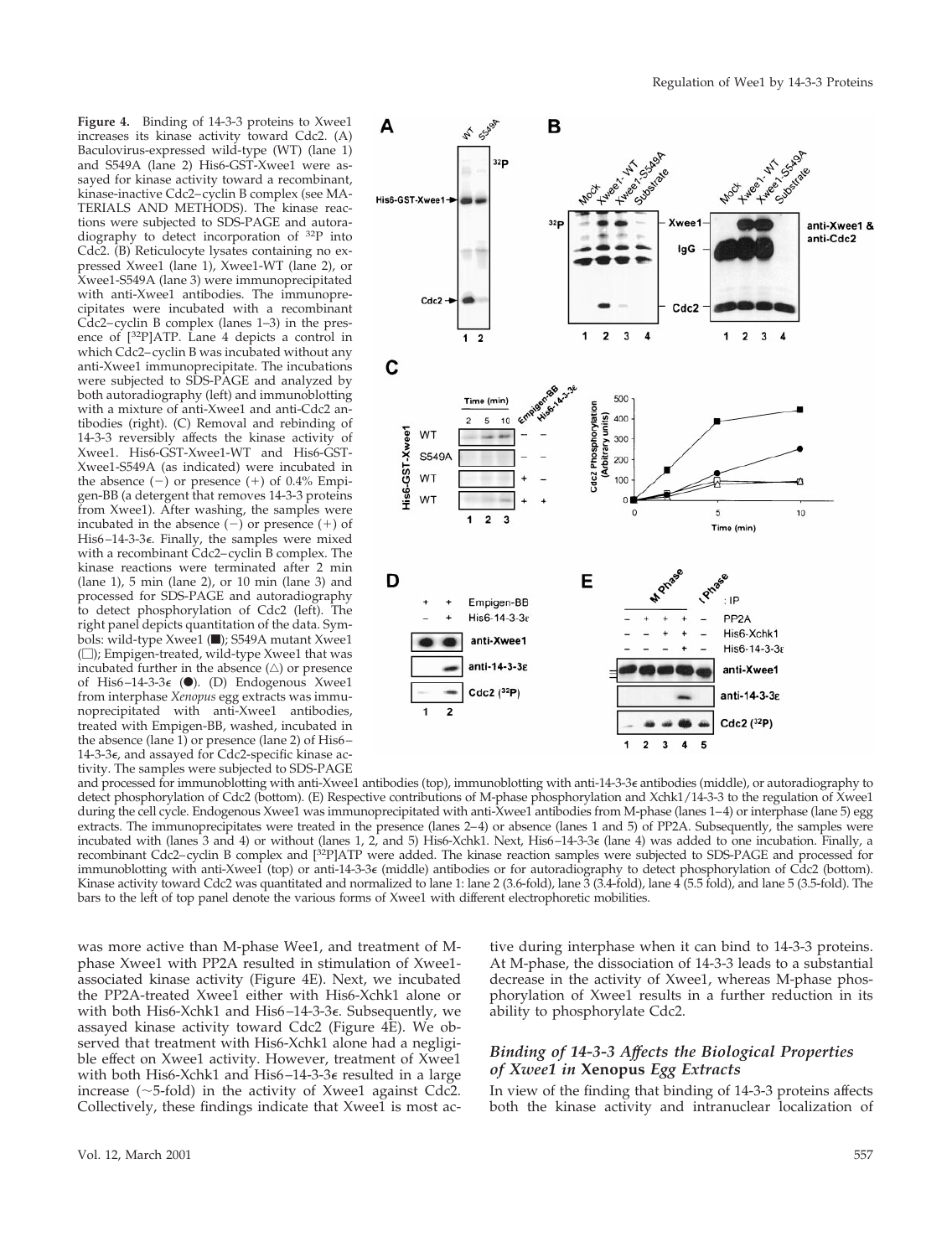J. Lee *et al*.



**Figure 5.** Effects of 14-3-3 binding on the action of Xwee1. (A) Exogenously added His6-GST-Xwee1- S549A is much less efficient than His6-GST-Xwee1-WT in delaying the cell cycle. Wild-type or S549A mutant His6-GST-Xwee1 was added to interphase egg extracts at the indicated concentrations. Note that the endogenous concentration of Xwee1 is  $\sim$ 15 nM. Mitotic entry was monitored by observing nuclear envelope breakdown (NEB) by microscopy. The timing of half-maximal NEB is plotted in the figure. (B) Immunodepletion of Xwee1 compromises the replication checkpoint. Egg extracts were subjected to an immunodepletion procedure with control antibodies ( $\Delta$ Mock) (closed symbols) or anti-Xwee1 antibodies  $(\Delta X$ wee1) (open symbols). The extracts were treated with (triangles) or without (squares)  $100 \mu g/ml$  aphidicolin (APH). The extracts also contained demembranated sperm nuclei (1000/  $\mu$ l). NEB was monitored at 15-min intervals. The content of Xwee1 in untreated (lane 1), Xwee1-depleted (lane 2), and mock-depleted (lane 3) egg extract is depicted in the anti-Xwee1 immunoblot in the right panel. (C) Effects of immunodepletion of Xwee1, Xchk1, or both on the DNA replication checkpoint. Egg extracts were immunodepleted with control antibodies  $(\bullet)$ , anti-Xwee1 antibodies  $($ **A** $)$ , anti-Xchk1 antibodies  $(O)$ , or both anti-Xwee1 and anti-Xchk1 antibodies  $(\triangle)$ . Aphidicolin (100  $\mu$ g/ml) was added to these extracts, and the timing of NEB was monitored by microscopy. For comparison, the timing of mitosis in untreated extracts lacking aphidicolin was examined  $($  $\blacksquare$ ). The immunoblots on the right-hand side indicate the content of Xchk1 (top) and Xwee1 (bottom) in the various extracts.

Xwee1, we examined whether the S549A mutant of Xwee1 would show altered biological properties in *Xenopus* egg extracts. As demonstrated previously, the addition of exogenous, wild-type Xwee1 protein results in a dose-dependent delay of mitotic initiation in egg extracts (Mueller *et al.*, 1995a; Figure 5A). However, as shown in Figure 5A, we observed that the S549A mutant of Xwee1 is much less effective than wild-type Xwee1 at inducing a delay of mitotic entry. The difference between wild-type and S549A Xwee1 in this assay is similar to the disparity in their kinase activities. In control experiments with 35S-labeled wild-type and S549A Xwee1, we found that both proteins were stable throughout the time course of this experiment (our unpublished results), indicating that differential stability cannot explain these observations.

The next issue we considered is whether Xwee1 is a target of Xchk1, a major mediator of the DNA replication checkpoint in *Xenopus* egg extracts. First, we assessed the contribution of Xwee1 to the aphidicolin-induced replication checkpoint under the standard conditions used in our laboratory. For this purpose, we immunodepleted Xwee1 from aphidicolin-treated or control egg extracts and then monitored the timing of mitosis. As shown in Figure 5B, Xwee1 depleted extracts containing aphidicolin entered mitosis much earlier than mock-depleted extracts treated with aphidicolin. However, there was still a significant delay of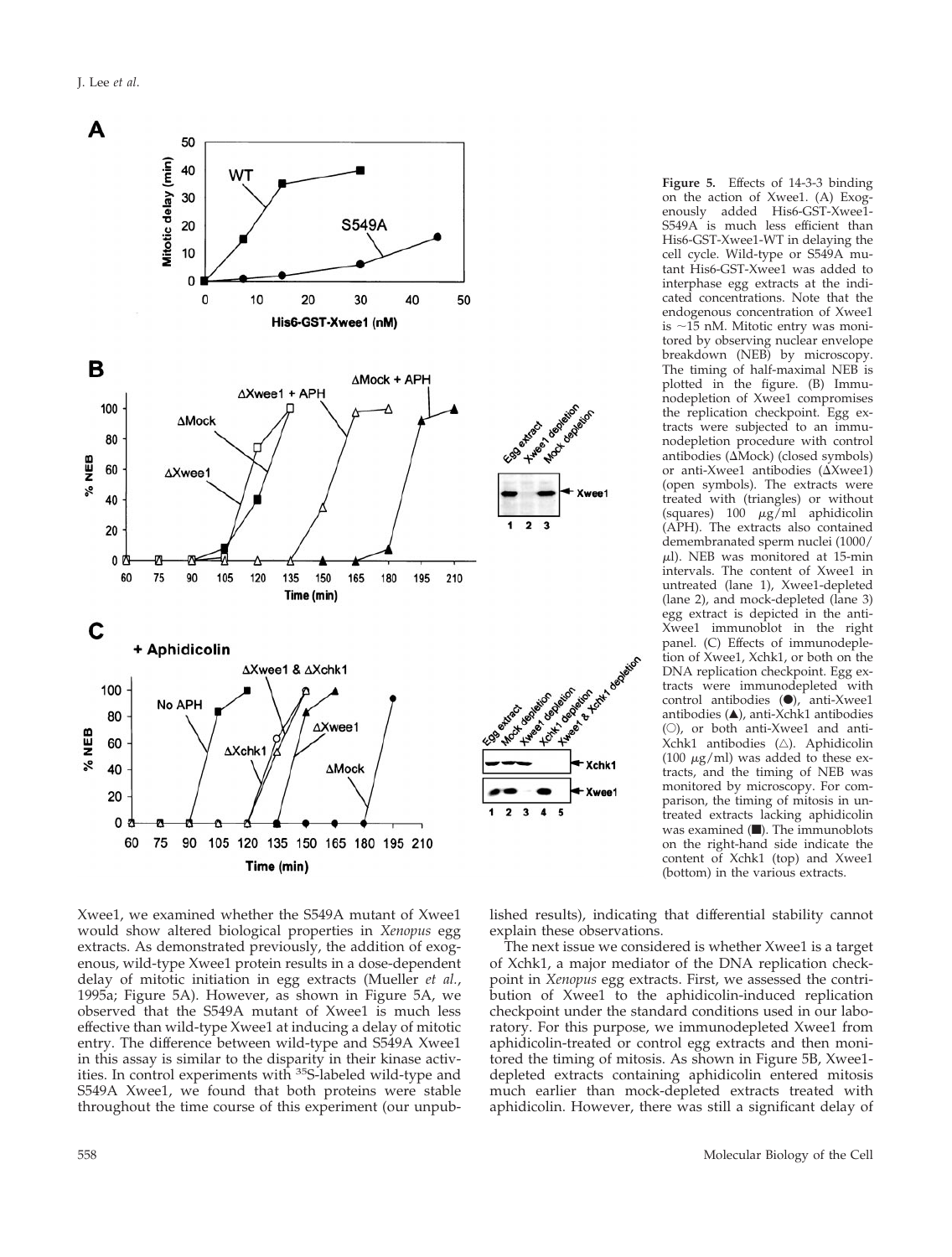**Figure 6.** Xwee1 is an effector of Xchk1 in *Xenopus* egg extracts. (A) Xwee1 is involved in the cell cycle delay induced by excess His6-Xchk1. Wild-type His6-Xchk1 (triangles) and His6- Xchk1-N135A (circles) were added to mock-depleted ( $\blacktriangle$  and  $\blacktriangleright$ ) or Xwee1-depleted extracts ( $\triangle$ and  $\circ$ ). The timing of NEB was scored by microscopy. NEB was also monitored in control, untreated extracts  $(\blacksquare)$  for comparison. Recombinant His6-Xchk1 proteins were added to a fivefold excess over the concentration of endogenous Xchk1. The immunoblots on the right depict the content of endogenous Xchk1 and recombinant His6-Xchk1 proteins (top) and endogenous Xwee1 (bottom) in the various extracts. (B) The S549A mutant of Xwee1 is deficient in mediating the cell cycle delay induced by excess recombinant His6-Xchk1. Egg extracts were immunodepleted of endogenous Xwee1 with anti-Xwee1 antibodies (as indicated) and then supplemented with excess recombinant His6-Xchk1 (to a fivefold excess over endogenous Xchk1). Next, no additional protein  $(\square)$ , 15 nM His6-GST- $Xweel-WT$  (A), or 15 nM His6-GST-Xwee1-S549A  $(\triangle)$  was added to the extracts. NEB was monitored by microscopy. Untreated extracts lacking His6-Xchk1 were also examined  $(\blacksquare)$ . The immunoblots on the right indicate the content of endogenous Xwee1 and recombinant His6-GST-Xwee1 proteins in indicated extracts.

mitosis in aphidicolin-treated, Xwee1-depleted extracts compared with extracts lacking aphidicolin (either mock-depleted or Xwee1-depleted). Our findings differ somewhat from those of Michael and Newport (1998), who found that removal of Xwee1 completely abolished the aphidicolininduced checkpoint in egg extracts. However, since these studies were performed with cycloheximide-containing extracts supplemented with recombinant cyclin B, whereas our experiments were carried out with cycling egg extracts lacking cycloheximide, the two results may not be directly comparable.

Then, we investigated the potential relationship between Xwee1 and Xchk1 in egg extracts. For this analysis, we immunodepleted Xwee1, Xchk1, or both from aphidicolintreated extracts. Consistent with the observations on Xwee1 described above (Figure 5B) and previously published results with Xchk1 (Kumagai *et al.*, 1998a), immunodepletion of either Xwee1 or Xchk1 substantially compromised the replication checkpoint, though the removal of Xchk1 led to a more severe defect (Figure 5C). Significantly, extracts lacking Xchk1 or both Xchk1 and Xwee1 entered mitosis at essentially the same time. Because the effects of removing Xchk1 and Xwee1 are not additive, this result implies that Xchk1 and Xwee1 are involved in the same pathway.

As another means to explore the relationship between Xchk1 and Xwee1, we took advantage of the previous observation that addition of exogenous His6-Xchk1 to egg



extracts results in a strong inhibition of mitotic entry (Kumagai *et al.*, 1998a). As depicted in Figure 6A, the addition of recombinant His6-Xchk1 to control, mock-depleted extracts resulted in a pronounced delay of mitosis. However, this delay was substantially reduced when Xwee1 was immunodepleted from the extracts, suggesting that Xwee1 is required for recombinant His6-Xchk1 to elicit its maximal effect in delaying the cell cycle. As might have been expected, removal of Xwee1 did not fully abolish the delay, most probably because Xchk1 possesses at least one additional target (e.g., Cdc25). In control experiments, addition of kinase-inactive His6-Xchk1-N135A did not affect cell cycle timing in mock-depleted or Xwee1-depleted extracts.

We also compared the abilities of His6-GST-Xwee1-WT and His6-GST-Xwee1-S549A to function in egg extracts containing excess recombinant His6-Xchk1 (Figure 6B). To perform this experiment, we first immunodepleted endogenous Xwee1 with anti-Xwee1 antibodies and then added excess His6-Xchk1 along with either His6-GST-Xwee1-WT or His6- GST-Xwee1-S549A. We observed that the wild-type His6- GST-Xwee1 caused a much more pronounced delay of the cell cycle than the S549A mutant of His6-GST-Xwee1. The shorter delay that was caused by S549A mutant is most probably due to the fact that this mutant possesses a basal activity approximately one-fifth that of the wild-type Xwee1 protein. A similar difference in activity between His6-GST-Xwee1-WT and His6-GST-Xwee1-S549A was observed in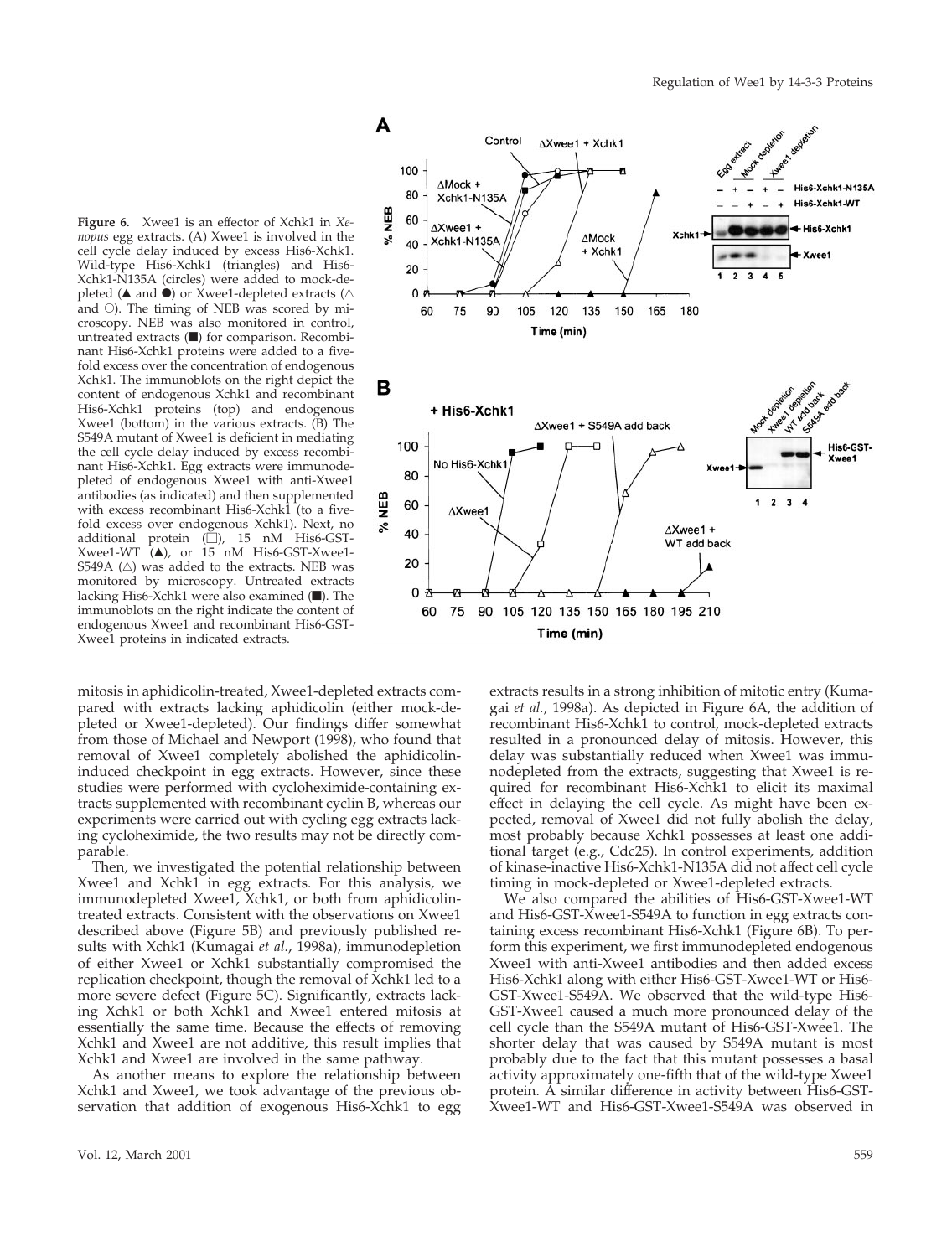

**Figure 7.** DNA replication checkpoint in *Xenopus* egg extracts. See DISCUSSION for details. Note that Xcds1 and at least one other kinase phosphorylate Cdc25 on Ser-287 in egg extracts (Guo and Dunphy, 2000). Likewise, at least one additional kinase phosphorylates Xwee1 on Ser-549.

Xwee1-depleted extracts containing aphidicolin, indicating that the S549A mutant is also deficient in mediating a cell cycle delay during a replication checkpoint response (our unpublished results). Collectively, these findings suggest that binding of Xwee1 to 14-3-3 is required for Xchk1 to function to its fullest extent in controlling the timing of mitotic entry.

# **DISCUSSION**

In this study, we have investigated the regulation of Xwee1 by 14-3-3 proteins and the role of this process in cell cycle control in *Xenopus* egg extracts. Xwee1 associates with 14-3-3 proteins in a cell cycle-dependent manner. This interaction occurs during interphase, when Xwee1 is most active. The binding of 14-3-3 is strongly reduced during M-phase, at which time the activity of Xwee1 is down-regulated (Mueller *et al.*, 1995a). Binding of 14-3-3 proteins requires phosphorylation of Xwee1 on Ser-549. Xchk1 can phosphorylate Ser-549 of Xwee1 well in vitro, and recombinant Xwee1 becomes phosphorylated on this site in *Xenopus* egg extracts. The binding of 14-3-3 to Xwee1 significantly enhances the kinase activity of Xwee1 toward Cdc2 and also affects the distribution of Xwee1 throughout the nucleus (Figure 7). The interaction between Xwee1 and 14-3-3 appears to be biologically important in *Xenopus* egg extracts. For example, a recombinant Xwee1 mutant (S549A), which is deficient for 14-3-3 binding, has significantly reduced potency for delaying mitotic entry in cycling egg extracts.

The *Xenopus* checkpoint kinases Xchk1 and Xcds1 both can phosphorylate the critical serine (residue 287) in the 14-3-3 binding site of *Xenopus* Cdc25 (Kumagai *et al.*, 1998a; Guo and Dunphy, 2000). Because Xwee1 can also bind 14-3-3 proteins, we asked whether these kinases could phosphorylate Xwee1. We initially focused on Xchk1, which our laboratory has previously established is important for cell cycle regulation in response to unreplicated or UV-damaged DNA (Kumagai *et al.*, 1998a). Xcds1, which is activated by the presence of double-stranded DNA ends in egg extracts (Guo and Dunphy, 2000), can also phosphorylate Xwee1 in vitro (our unpublished results). However, at this time, further analysis of the relationship between Xcds1 and Xwee1 is complicated by the fact that immunodepletion of Xcds1 does not compromise the cell cycle delay induced by doublestranded DNA ends (Guo and Dunphy, 2000).

In the case of Xchk1, our data support a functional relationship between this checkpoint regulator and Xwee1. First, both recombinant His6-Xchk1 and immunoprecipitated Xchk1 from *Xenopus* egg extracts phosphorylate Xwee1 readily in vitro on Ser-549, and thereby allow the binding of 14-3-3 proteins. This phosphorylation appears to be specific for Ser-549, because the full-length GST-Xwee1-S549A mutant protein is a poor substrate for Xchk1. Second, immunodepletion experiments also suggest that Xchk1 and Xwee1 lie on a common pathway. Immunodepletion of either Xchk1 or Xwee1 alone significantly compromises the replication checkpoint in egg extracts, although the defect in the Xchk1-depleted extracts is somewhat more severe. This result could have been anticipated, because Xchk1 possesses at least one other target in this system (e.g., Cdc25). Significantly, egg extracts lacking Xchk1 alone or both Xchk1 and Xwee1 display a nearly identical defect in the replication checkpoint. This experiment argues that Xchk1 and Xwee1 act in the same pathway. Finally, immunodepletion of Xwee1 greatly diminishes the cell cycle delay that is caused by addition of excess recombinant His6-Xchk1 to egg extracts, indicating that Xchk1 requires Xwee1 to stall progression of the cell cycle in this context.

Perhaps the central finding of this study is that association of Xwee1 with 14-3-3 proteins greatly enhances its ability to phosphorylate Cdc2. We observed that most, if not all, of the recombinant Xwee1 prepared from baculovirus-infected Sf9 cells is associated with insect 14-3-3 proteins. The initial biochemical characterizations of full-length Wee1 from various species (e.g., fission yeast, human, and *Xenopus*) were carried out with baculovirus-expressed Wee1 (Featherstone and Russell, 1991; Parker *et al.*, 1991; McGowan *et al.*, 1995; Mueller *et al.*, 1995a; Watanabe *et al.*, 1995). Thus, it appears likely that 14-3-3 proteins might have contributed to the activity of Wee1 that was observed in these experiments. Our first indication that 14-3-3 proteins are important for the function of Wee1 was that the S549A mutant of Xwee1, which cannot bind 14-3-3 proteins, has substantially less kinase activity toward Cdc2 than wild-type Xwee1. As another avenue to assess this issue, we used the detergent Empigen to strip 14-3-3 from baculovirus-expressed Xwee1. This treatment resulted in a significant decrease in the activity of Xwee1, which could be restored by the addition of recombinant 14-3-3 proteins. Similar results were obtained with Xwee1 that was immunoprecipitated from *Xenopus* egg extracts. Taken together, these results indicate that phosphorylation of Ser-549 by Xchk1 is not by itself sufficient to increase the activity of Xwee1. Instead, this phosphorylation allows the binding of 14-3-3, which in turn results in the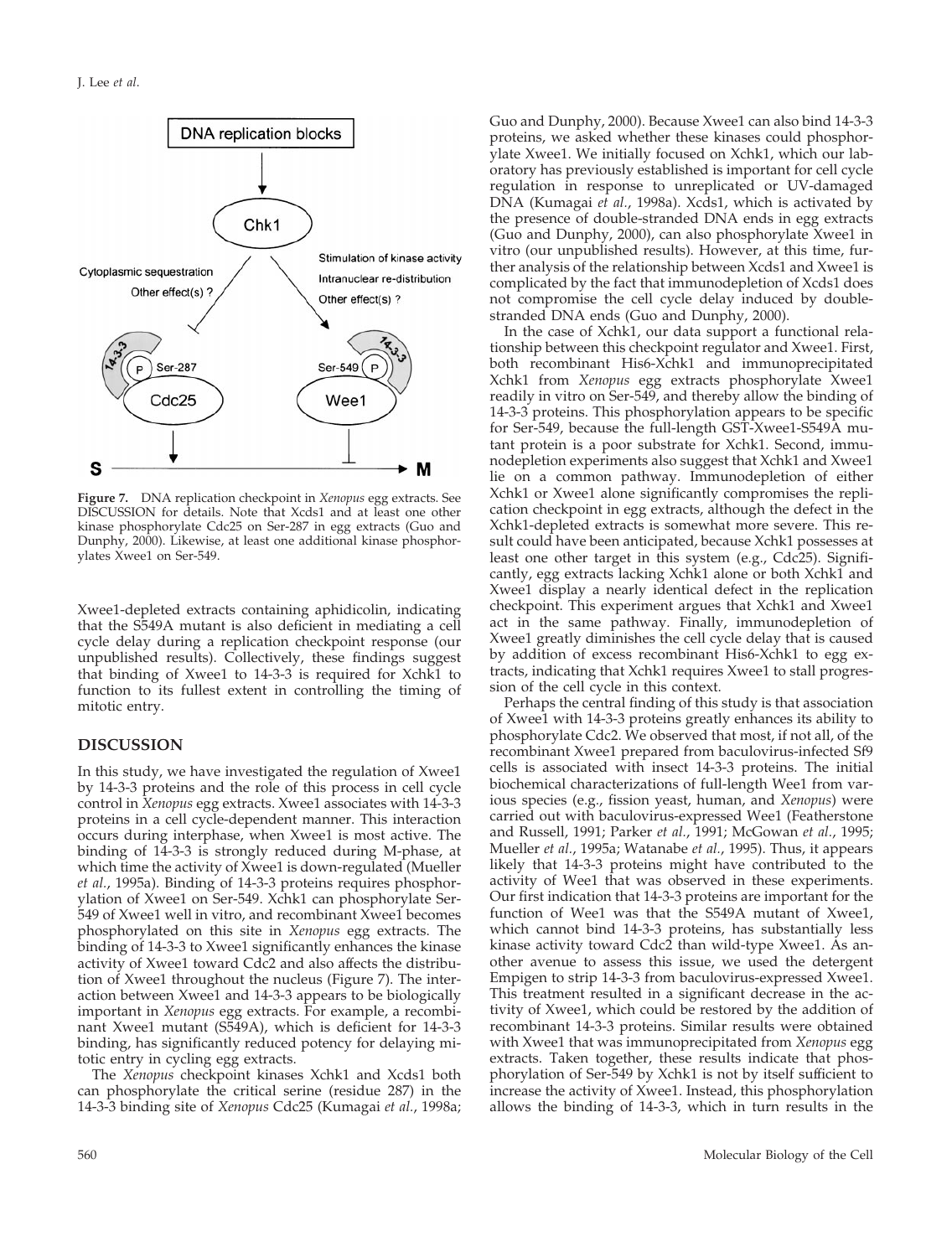stimulation of kinase activity. These results might explain why O'Connell *et al.* (1997) did not observe activation of baculovirus-expressed fission yeast Wee1 by Chk1. Although Wee1 could be phosphorylated by Chk1 in vitro in this study, it is possible that a large fraction of the Wee1 was already associated with 14-3-3. Moreover, O'Connell *et al.* (1997) did not add recombinant 14-3-3 to Wee1 after treatment with Chk1.

We have also observed that binding of 14-3-3 proteins affects the localization of Xwee1. It is evident from numerous studies in yeast and vertebrate cells that 14-3-3 proteins have a dramatic effect of the localization of mitotic inducer Cdc25 by restricting it to the cytoplasm (Dalal *et al.*, 1999; Kumagai and Dunphy, 1999; Lopez-Girona *et al.*, 1999; Yang *et al.*, 1999; Zeng and Piwnica-Worms, 1999). Likewise, 14-  $3-3\sigma$ , which is a p53-inducible protein, contributes to the cytoplasmic localization of Cdc2-cyclin B in human cells (Chan *et al.*, 1999). In these two cases, the nuclear membrane is used as a border for compartmentalization. Because Wee1 is a nuclear protein in various species, this type of regulation was not anticipated (McGowan and Russell, 1995; Aligue *et al.*, 1997; Murakami and Vande Woude, 1998). Indeed, we observed that wild-type GFP-Xwee1 expressed in XTC cells is localized evenly throughout the nucleus, provided that an adequate supply of 14-3-3 proteins is available. In contrast, the S549A mutant Xwee1 loses this uniform distribution and associates with punctate structures in the nucleus. The identity of these structures and their role in the regulation of Xwee1 remain to be established, but association with these structures may limit the accessibility of Xwee1 to Cdc2– cyclin complexes in the nucleus. Although reduced kinase activity alone could account for the low biological activity of the S549A mutant that we have observed in egg extracts, aberrant localization also may be a contributing factor.

Although our data support a relationship between Xwee1, Xchk1, and 14-3-3 proteins in *Xenopus* egg extracts, a number of questions remain. Immunodepletion of Xchk1 from egg extracts does not abolish the binding of 14-3-3 proteins to Xwee1, suggesting the existence of at least one other kinase that phosphorylates Ser-549 of Xwee1 (our unpublished results). A comparable situation exists in the case of *Xenopus* Cdc25, which can be phosphorylated by Xchk1, Xcds1, and at least one other kinase (Kumagai *et al.*, 1998a; Guo and Dunphy, 2000). Thus far, we have not been able to detect an increase in kinase activity or binding of 14-3-3 proteins in the case of Xwee1 that has been immunoprecipitated from aphidicolin-treated extracts, which is consistent with previously published results (Kumagai and Dunphy, 1995; Mueller *et al.*, 1995a). However, only a small fraction of Xwee1  $(-5%)$  is associated with 14-3-3 proteins in egg extracts, according to our immunoprecipitation studies, suggesting that a subpopulation of Xwee1 might be involved in this interaction. Approximately 10% or less of the Xwee1 becomes incorporated into the nuclei in cycling egg extracts, depending upon the experimental conditions. This portion of Xwee1 would presumably be the most accessible to checkpoint regulators. Moreover, as shown here, Xwee1 is differentially localized within the nucleus depending on whether it is associated with 14-3-3. These considerations suggest that there may be technical limitations in how Xwee1 can be assayed in checkpoint-activated extracts.

Currently, numerous studies point to a role for Xwee1 and/or its relatives in the unreplicated DNA and damaged DNA checkpoints in various organisms. In fission yeast, several observations have implicated Wee1 and/or Mik1 in these DNA-regulated checkpoints (O'Connell *et al.*, 1997; Boddy *et al.*, 1998; Baber-Furnari *et al.*, 2000; Christensen *et al.*, 2000; Raleigh and O'Connell, 2000). The best characterized molecular response in these studies is the stabilization of Mik1 during a checkpoint arrest (Baber-Furnari *et al.*, 2000; Christensen *et al.*, 2000). Likewise, it has been reported that Xwee1 is more stable in aphidicolin-treated *Xenopus* egg extracts (Michael and Newport, 1998). The *Drosophila* Wee1 homologue (*Dwee1*) was shown to be necessary for nuclear division during early embryogenesis (Price *et al.*, 2000). Intriguingly, the phenotype of *Dwee1* mutant embryos is very similar to the phenotypes of embryos with mutations in the *mei-41* or *grp* genes, which encode homologues of fission yeast Rad3 and Chk1, respectively. In budding yeast, Swe1 is not required for cell cycle arrest in response to unreplicated or damaged DNA, but stabilization of this kinase is critical for a spindle morphogenesis checkpoint (Lew, 2000). As shown here, 14-3-3 proteins contribute to the positive regulation of Xwee1. We have not been able to observe any difference in the stabilities of wild-type and S549A mutant Xwee1 in egg extracts. However, it is possible that stabilization of Xwee1 could act to reinforce the increased kinase activity of Xwee1 that occurs following the binding of 14-3-3 proteins.

In conclusion, our findings indicate that positive regulation of Xwee1 by 14-3-3 proteins is an additional, and previously unappreciated, mechanism for cell cycle control. Collectively, 14-3-3 proteins play multiple roles in inhibiting mitotic entry by keeping inactive Cdc25 in the cytoplasm and activating Wee1 in the nucleus. Because Chk1 acts upon both Cdc25 and Wee1 to recruit 14-3-3 proteins, this kinase would be able to down-regulate Cdc25 and up-regulate Wee1 in a concerted manner.

#### **ACKNOWLEDGMENTS**

We are thankful to our colleagues in the Dunphy lab for helpful comments on this work. We are indebted to Charlotte Pham for assistance with plasmid manipulation. This work was supported in part by a grant from the National Institutes of Health. J.L. is an associate and W.G.D. is an investigator of the Howard Hughes Medical Institute.

#### **REFERENCES**

Aligue, R., Wu, L., and Russell, P. (1997). Regulation of *Schizosaccharomyces pombe* Wee1 tyrosine kinase. J. Biol. Chem. *272*, 13320– 13325.

Baber-Furnari, B.A., Rhind, N., Boddy, M.N., Shanahan, P., Lopez-Girona, A., and Russell, P. (2000). Regulation of mitotic inhibitor Mik1 helps to enforce the DNA damage checkpoint. Mol. Biol. Cell *11*, 1–11.

Blasina, A., de Weyer, I.V., Laus, M., Luyten, W., Parker, A., and McGowan, C. (1999). A human homologue of the checkpoint kinase Cds1 directly inhibit Cdc25 phosphatase. Curr. Biol. *9*, 1–10.

Boddy, M.N., Furnari, B., Mondesert, O., and Russell, P. (1998). Replication checkpoint enforced by kinases Cds1 and Chk1. Science *280*, 909–912.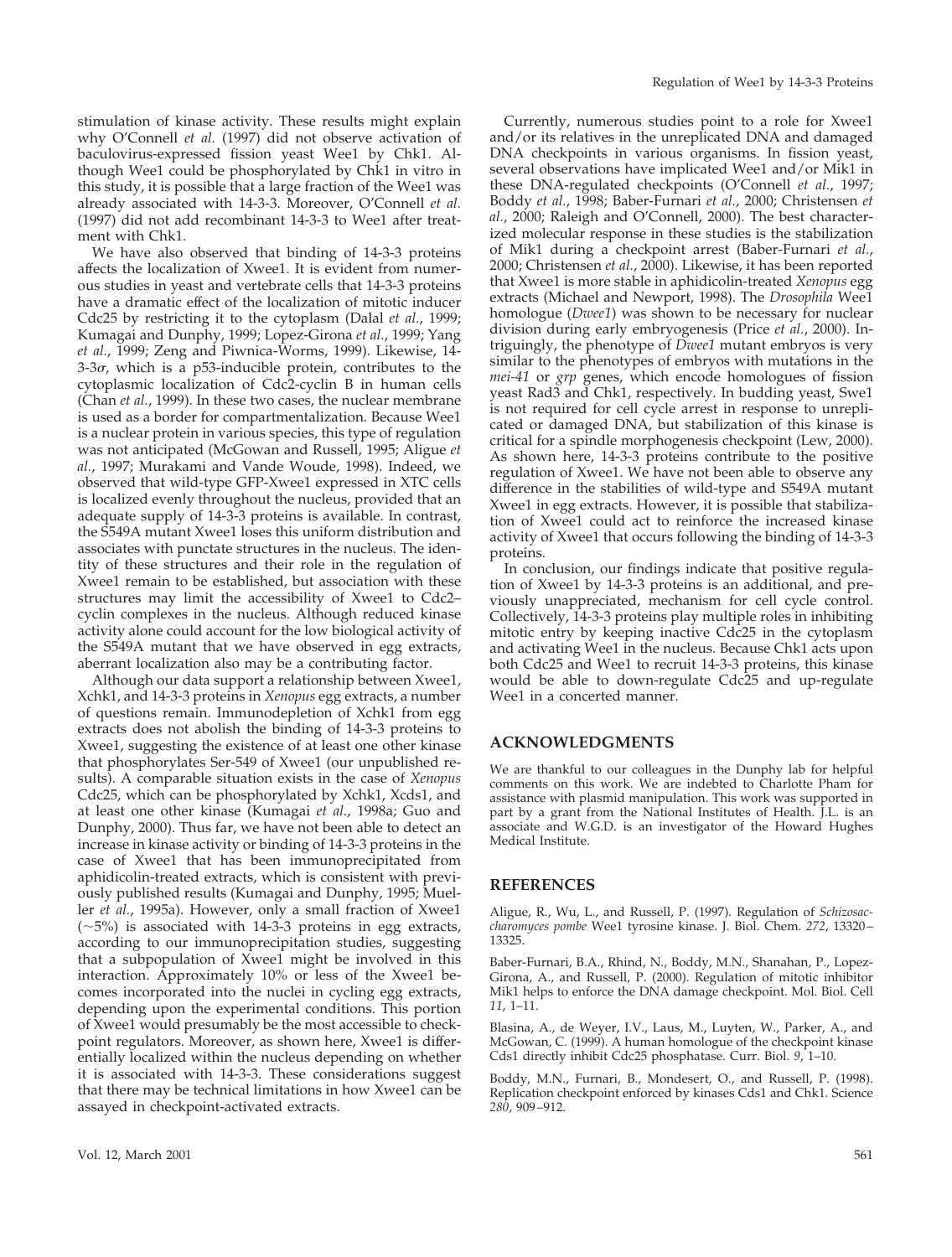Boyle, W.J., van der Geer, O., and Hunter, T. (1991). Phosphopeptide mapping and phosphoamino acid analysis by two-dimensional separation on thin-layer cellulose plates. Methods Enzymol. *201*, 110– 149.

Brown, A.L., Lee, C.-H., Schwarz, J.K., Mitiku, N., Piwnica-Worms, H., and Chung, J.H. (1999). A human Cds1-related kinase that functions downstream of ATM protein in the cellular response to DNA damage. Proc. Natl. Acad. Sci. USA *96*, 3745–3750.

Chan, T.A., Hermeking, H., Lengauer, C., Kinzler, K.W., and Vogelstein, B. (1999). 14-3-3 $\sigma$  is required to prevent mitotic catastrophe after DNA damage. Nature *401*, 616–620.

Christensen, P.U., Bentley, N.J., Martinho, R.G., Nielsen, O., and Carr, A.M. (2000). Mik1 levels accumulate in S phase and may mediate an intrinsic link between S phase and mitosis. Proc. Natl. Acad. Sci. USA *14*, 2579–2584.

Coleman, T.R., and Dunphy, W.G. (1994). Cdc2 regulatory factors. Curr. Opin. Cell. Biol. *6*, 877–882.

Dalal, S.N., Schweitzer, C.M., Gan, J., and DeCaprio, J.A. (1999). Cytoplasmic localization of human cdc25C during interphase requires an intact 14-3-3 binding site. Mol. Cell. Biol. *19*, 4465–4479.

Dunphy, W.G., and Kumagai, A. (1991). The cdc25 protein contains an intrinsic phosphatase activity. Cell *61*, 189–196.

Elledge, S.J. (1996). Cell cycle checkpoint: preventing an identity crisis. Science *274*, 1664–1672.

Featherstone, C., and Russell, P. (1991). Fission yeast p107wee1 mitotic inhibitor is a tyrosine/serine kinase. Nature *349*, 808–811.

Gautier, J., Solomon, M.J., Booher, R.N., Bazan,, J.F., Kirschner, M.W. (1991). Cdc25 is a specific tyrosine phosphatase that directly activates p34cdc2. Cell *67*, 197–211.

Guo, Z., and Dunphy, W.G. (2000). Response of *Xenopus* Cds1 in cell-free extracts to DNA templates with double-stranded ends. Mol. Biol. Cell *11*, 1535–1546.

Honda, R., Ohba, Y., and Yasuda, H. (1997). 14-3-3 $\zeta$  protein binds to the carboxyl half of mouse Wee1 kinase. Biochem. Biophys. Res. Commun. *230*, 262–265.

Izumi, T., Walker, D.H., and Maller, J.L. (1992). Periodic changes in phosphorylation of the *Xenopus* cdc25 phosphatase regulate its activity. Mol. Biol. Cell. *3*, 927–939.

Kumagai, A., and Dunphy, W.G. (1992). Regulation of the cdc25 protein during the cell cycle in *Xenopus* extracts. Cell *70*, 139–151.

Kumagai, A., and Dunphy, W.G. (1995). Control of the Cdc2/Cyclin B complex in *Xenopus* extracts arrested at a G2/M checkpoint with DNA synthesis inhibitors. Mol. Biol. Cell *6*, 199–213.

Kumagai, A., and Dunphy, W.G. (1997). Regulation of *Xenopus* Cdc25 protein. Methods Enzymol. *283*, 564–571.

Kumagai, A., and Dunphy, W.G. (1999). Binding of 14-3-3 proteins and nuclear export control the intracellular localization of the mitotic inducer Cdc25. Genes Dev. *13*, 1067–1072.

Kumagai, A., and Dunphy, W.G. (2000). Claspin, a novel protein required for the activation of Chk1 during a DNA replication checkpoint response in *Xenopus* egg extracts. Mol. Cell *6*, 839–849.

Kumagai, A., Guo, Z., Emami, K.H., Wang, S.X., and Dunphy, W.G. (1998a). The *Xenopus* Chk1 protein kinase mediates a caffeine-sensitive pathway of checkpoint control in cell-free extracts. J. Cell Biol. *142*, 1559–1569.

Kumagai, A., Yakowec, P., and Dunphy, W.G. (1998b). 14-3-3 proteins act as negative regulators of the mitotic inducer Cdc25 in *Xenopus* egg extracts. Mol. Biol. Cell *9*, 345–354.

Lew, D.J. (2000). Cell-cycle checkpoints that ensure coordination between nuclear and cytoplasmic events in *Sacchromyces cerevisiae*. Curr. Opin. Genet. Dev. *10*, 47–53.

Lopez-Girona, A., Furnari, B., Mondesert, O., and Russell, P. (1999). Nuclear localization of Cdc25 is regulated by DNA damage and a 14-3-3 protein. Nature *397*, 172–175.

Matsuoka, S., Huang, M., and Elledge, S.J. (1998). Linkage of ATM to cell cycle regulation by the Chk2 protein kinase. Science *282*, 1893–1897.

McGowan, C.H., and Russell, P. (1995). Cell cycle regulation of human WEE1. EMBO J. *14*, 2166–2175.

Michael, W.M., and Newport, J. (1998). Coupling of mitosis to the completion of S phase through Cdc34-mediated degradation of Wee1. Science *282*, 1886–1889.

Morgan, D.O. (1997). Cyclin-dependent kinases: engines, clocks, and microprocessors. Annu. Rev. Cell Dev. Biol *13*, 261–291.

Mueller, P.R., Coleman, T.R., and Dunphy, W.G. (1995a). Cell cycle regulation of a *Xenopus* Wee1-like kinase. Mol. Biol. Cell *6*, 119–134.

Mueller, P.R., Coleman, T.R., Kumagai, A., and Dunphy, W.G. (1995b). Myt1: a membrane-associated inhibitory kinase that phosphorylates Cdc2 on both threonine-14 and tyrosine-15. Science *270*, 86–90.

Murakami, M.S., and Vande Woude, G.F. (1998). Analysis of the early embryonic cell cycles of *Xenopus*; regulation of cell cycle length by Xe-wee1 and Mos. Development *125*, 237–248.

Murray, A.W. (1991). Cell cycle extracts. Methods Cell Biol. *36*, 581–605.

Muslin, A.J., Tanner, J.W., Allen, P.M., and Shaw, A.S. (1996). Interaction of 14-3-3 with signaling proteins is mediated by the recognition of phosphoserine. Cell *84*, 889–897.

O'Connell, M.J., Walworth, N.C., and Carr, A.M. (2000). The G2 phase DNA-damage checkpoint. Trends Cell. Biol. *10*, 296–303.

O'Connell, M.J., Raleigh, J.M., Verkade, H.M., and Nurse, P. (1997). Chk1 is a wee1 kinase in the  $G_2$  DNA damage checkpoint inhibiting cdc2 by Y15 phosphorylation. EMBO J. *16*, 545–554.

Ohi, R., and Gould, K.L. (1999). Regulating the onset of mitosis. Curr. Opin. Cell Biol. *11*, 67–273.

Parker, L.L., Atherton-Fessler, S., Lee, M.S., Ogg, S., Falk, J.L., Swenson, K.I., and Piwnica-Worms, H. (1991). Cyclin promotes the tyrosine phosphorylation of p34cdc2 in a wee1<sup>+</sup> dependent manner. EMBO J. *10*, 1255–1263.

Parker, L.L., and Piwnica-Worms, H. (1992). Inactivation of the<br>p34<sup>cdc2</sup>-cyclin B complex by the human WEE1 tyrosine kinase. Science *257*, 1955–1957.

Peng, C.-Y., Graves, P.R., Thoma, R.S., Wu, Z., Shaw, A.S., and Piwnica-Worms, H. (1997). Mitotic and  $G_2$  checkpoint control: regulation of 14-3-3 protein binding by phosphorylation of Cdc25C on serine-216. Science *277*, 1501–1505.

Price, D., Rabinovitch, S., O'Farrell, P.H., and Campbell, S.D. (2000). *Drosophila wee1* has an essential role in the nuclear divisions of early embryogenesis. Genetics *155*, 159–166.

Raleigh, J.M., and O'Connell, M. (2000). The G<sub>2</sub> DNA damage checkpoint targets both Wee1 and Cdc25. J. Cell Sci. *113*, 1727–1736.

Rowley, R., Hudson, J., and Young, P.G. (1992). The *wee1* protein kinase is required for radiation-induced mitotic delay. Nature *356*, 353–355.

Sanchez, Y., Wong, C., Thoma, R., Richman, R., Wu, Z., Piwnica-Worms, H., and Elledge, S. (1997). Conservation of the Chk1 checkpoint pathway in mammals: linkage of DNA damage to Cdk regulation through Cdc25. Science *277*, 1497–1501.